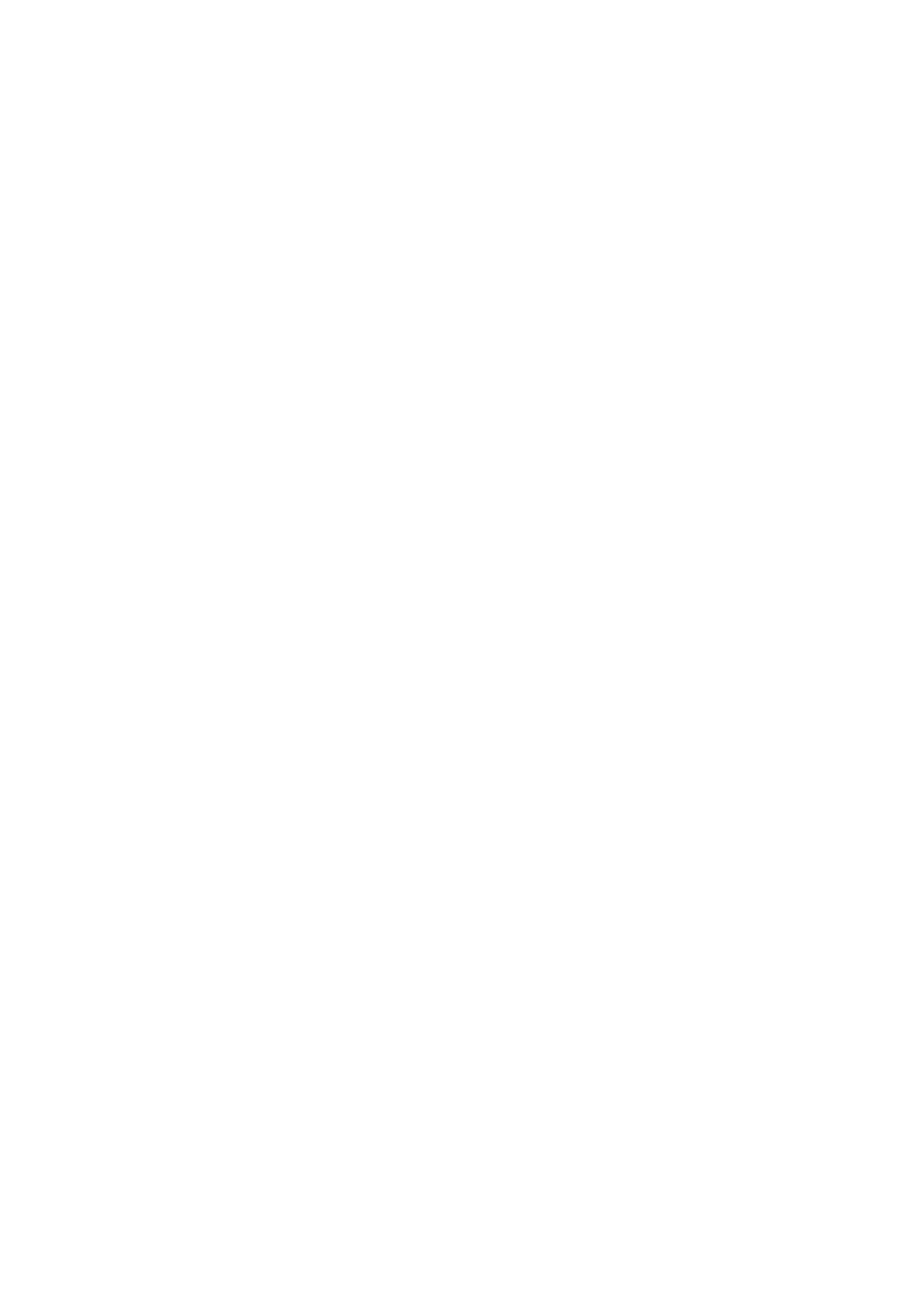# European University Institute **Robert Schuman Centre for Advanced Studies**

EUDO - European Union Democracy Observatory

# **More integration, less federation: The European integration of core state powers**

Philipp Genschel and Markus Jachtenfuchs

EUI Working Paper **RSCAS** 2015/33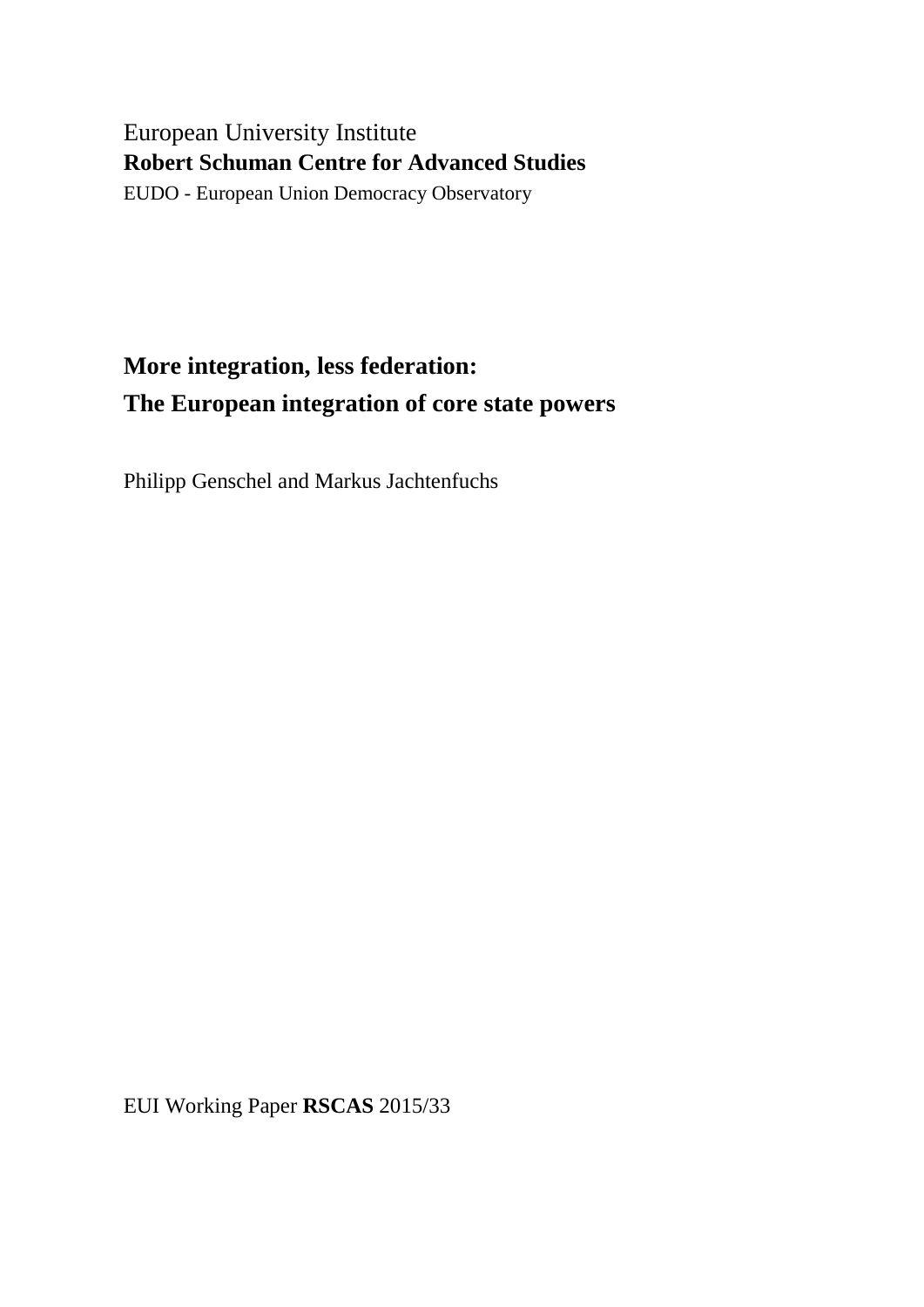This text may be downloaded only for personal research purposes. Additional reproduction for other purposes, whether in hard copies or electronically, requires the consent of the author(s), editor(s). If cited or quoted, reference should be made to the full name of the author(s), editor(s), the title, the working paper, or other series, the year and the publisher.

ISSN 1028-3625

© Philipp Genschel and Markus Jachtenfuchs, 2015

Printed in Italy, May 2015 European University Institute Badia Fiesolana I – 50014 San Domenico di Fiesole (FI) Italy [www.eui.eu/RSCAS/Publications/](http://www.eui.eu/RSCAS/Publications/) [www.eui.eu](http://www.eui.eu/) [cadmus.eui.eu](http://cadmus.eui.eu/dspace/index.jsp)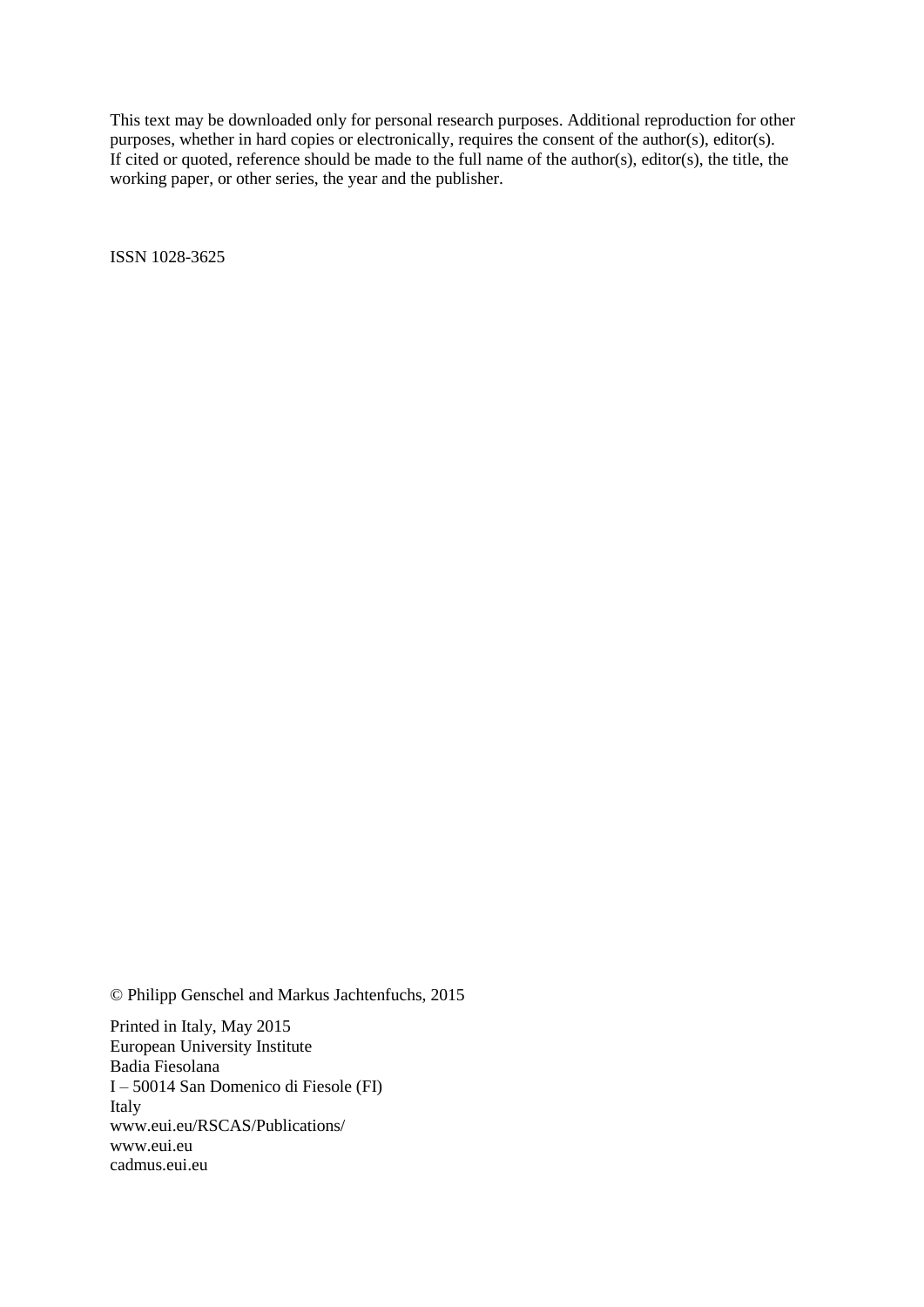# **Robert Schuman Centre for Advanced Studies**

The Robert Schuman Centre for Advanced Studies (RSCAS), created in 1992 and directed by Dr. Brigid Laffan, aims to develop inter-disciplinary and comparative research and to promote work on the major issues facing the process of integration and European society.

The Centre is home to a large post-doctoral programme and hosts major research programmes and projects, and a range of working groups and *ad hoc* initiatives. The research agenda is organised around a set of core themes and is continuously evolving, reflecting the changing agenda of European integration and the expanding membership of the European Union.

Details of the research of the Centre can be found on: <http://www.eui.eu/RSCAS/Research/>

Research publications take the form of Working Papers, Policy Papers, Distinguished Lectures and books. Most of these are also available on the RSCAS website: <http://www.eui.eu/RSCAS/Publications/>

The EUI and the RSCAS are not responsible for the opinion expressed by the author(s).

# *European Union Democracy Observatory (EUDO) Working Paper Series*

The European Union Democracy Observatory (EUDO) was launched in the spring of 2006 as an independent and interdisciplinary academic organization. In 2008, EUDO became a fully-integrated part of the Robert Schuman Centre for Advanced Studies (RSCAS). Its declared goals are: to produce a permanent and periodic assessment of democratic practices within the EU; to serve as a forum to exchange ideas and good practices; and to be a resource for policy-makers, academics and EU citizens.

EUDO focuses its activities around the themes of the four EUDO Observatories, which form the backbone of EUDO and constitute its main organizing principle. They are responsible for data and documentation gathering and are directed by EUI internal professors in conjunction with external EUDO experts. Each Observatory coordinates specific research projects. The four Observatories are: the Observatory on Public Opinion, Political Elites and the Media, the Observatory on Political Parties and Representation, the Observatory on Institutional Reform and Change, and the Observatory on Citizenship.

The EUDO working paper series started in December 2009 and aims at disseminating high-quality research on the above-mentioned issues. Not only the directors of the Observatories, but as well EUDO fellows and external experts as well as other scholars and practitioners are welcome to submit their work to the series.

For further information: [www.eudo.eu](http://www.eudo.eu)  Robert Schuman Centre for Advanced Studies European University Institute Villa Paola Via dei Roccettini 9 50014 San Domenico di Fiesole Italy [EUDO.secretariat@eui.eu](mailto:EUDO.secretariat@eui.eu)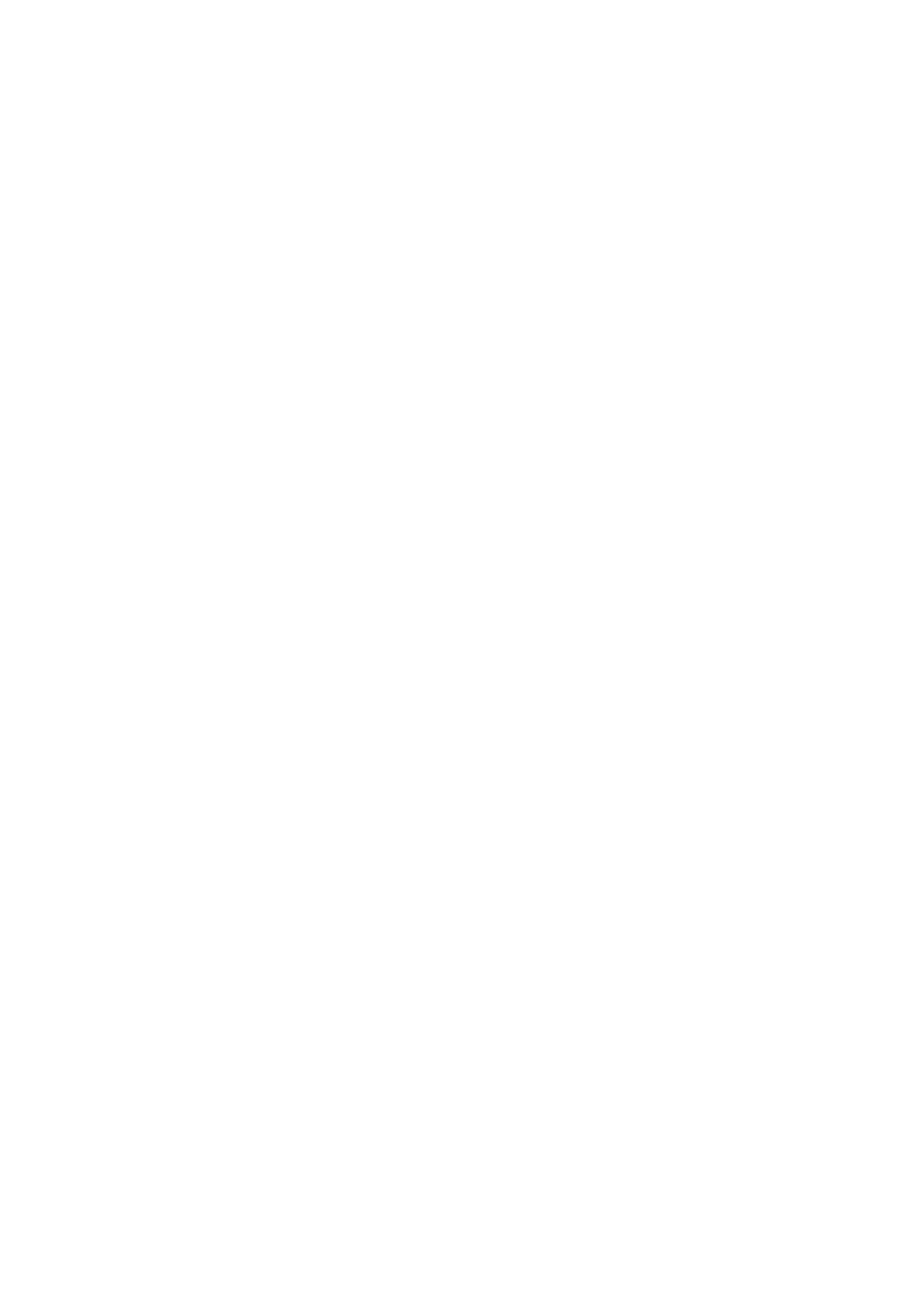# **Abstract**

We map the pattern and extent of the European integration of core state powers (coercive force, public finance, and public administration) and analyze causes and consequences. We highlight two findings: First, in contrast to historical examples of federal state building, where the nationalization of core state powers precipitated the institutional, territorial and political consolidation of the emerging state, the European integration of core state powers is associated with the institutional, territorial and political fragmentation of the EU. Second, in contrast to European market integration, state elites and mass publics, not organized business interests, are the prime drivers of integration.

# **Keywords**

Core state powers; differentiated integration; integration theory; new intergovernmentalism; politicization; state elites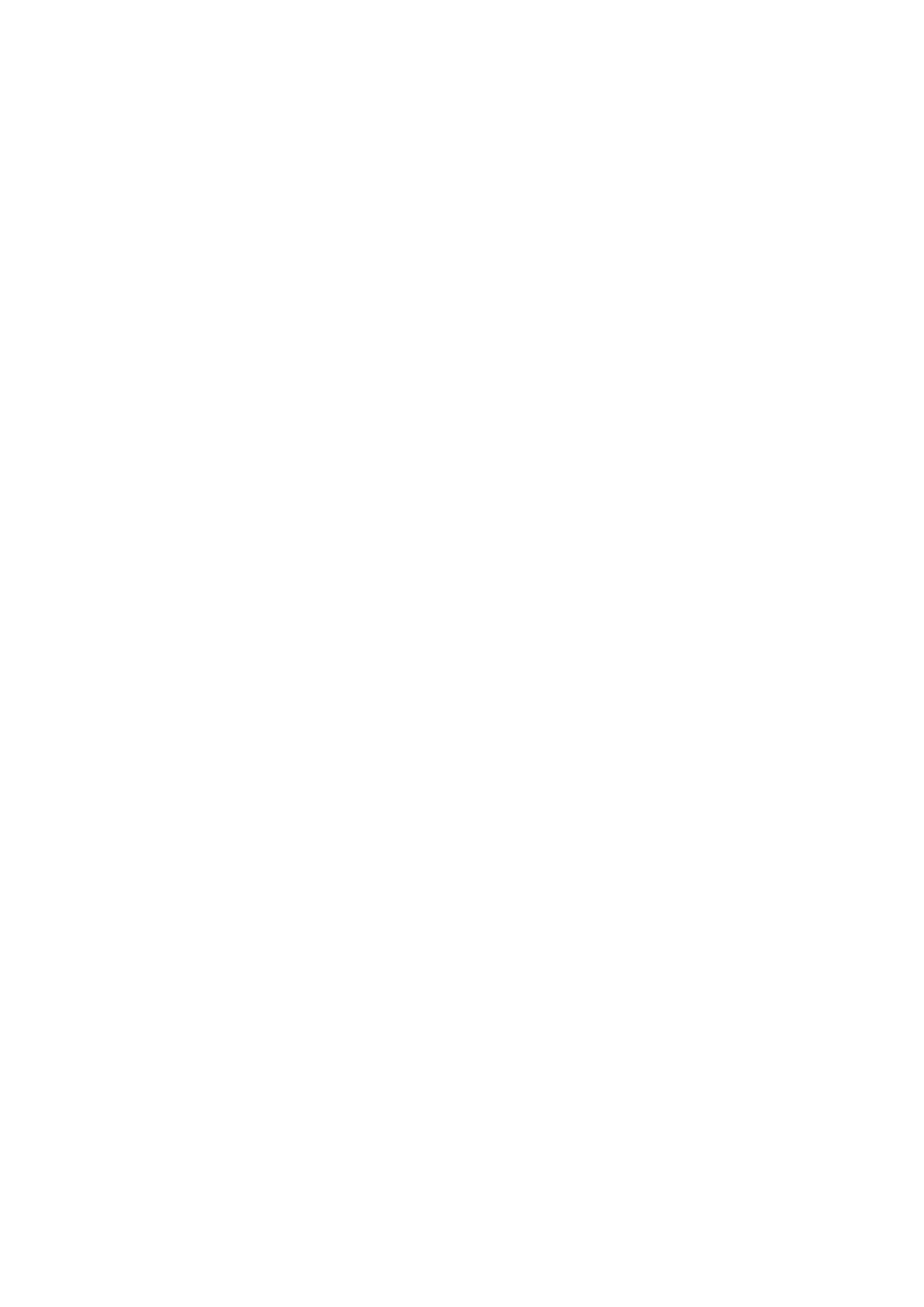# **Investigating the integration of core state powers \***

The literature on European integration has its own business cycle. 10 years ago, the common wisdom was that the Maastricht Treaty had ushered the European Union (EU) into a stable constitutional equilibrium that was unlikely to be upset soon (Hix 2007: 143–144; Moravcsik 2005: 349). Today, the common wisdom holds that Maastricht has unleashed new dynamics of fundamental change that are unlikely to abate soon. Some scholars diagnose the rise of a 'new intergovernmentalism' that overlies and partly displaces the supranational actors and institutions of the traditional community method (Bickerton *et al.* 2014). Others note the creeping territorial differentiation of EU integration: national opt-outs are an increasingly normal feature of EU policy-making (Schimmelfennig and Winzen 2014). Yet others are concerned with the politicization of EU policies and institutions. They observe an increasing spilloverspill of EU issues from technocratic elite arenas into the public sphere, the rise of a Euroskeptic constraining dissensus and the emergence of salient domestic cleavages over EU issues (Hooghe and Marks 2009).

In this paper, we conjecture that these seemingly isolated trends all flow from the same cause: the European integration of core state powers. By this we mean the increasing involvement of EU institutions in key functions of sovereign government including money and fiscal affairs, defense and foreign policy, migration, citizenship, and internal security. We discuss this conjecture theoretically and present preliminary evidence to support it. Our analysis is organized around three sets of questions. What is the pattern and extent of EU involvement in core state powers (section 2)? What are the political and institutional consequences of this involvement (section 3)? Which actor constellations drive and shape it (section 4)?

## **Pattern and extent**

Statebuilding in early modern Europe revolved around the nationalization of three key action resources: coercive power, the power to coin money, raise taxes and issue debt, and the administrative capacity to implement and enforce public laws and policies within national borders (Bartolini 2005; Marks 1997). Arguably, these three resources still constitute the core powers of the state today. They provide the basis of 'domestic sovereignty' (Krasner 1999) and the wherewithal for the wide-ranging activities of the modern state. Without these powers, it is difficult to be a 'proper' state. Their integration has therefore been equated to a 'self-abdication' of the state (Hoffmann 1966: 866). We consider three indicators to assess the pattern and extent of this alleged self-abdication: The EU's *formal authority* over core state powers, the EU's material *capacity building* for the European-level exercise of core state powers, and the EU's *regulation* of national core state powers.

## *Formal authority*

l

Starting with the Single European Act, the EU's treaty mandate has gradually expanded into areas of core state powers. While the scope for majority voting and supranational agency is generally more restricted than in market integration (Figure 1), it has increased greatly over the past few decades. On average, decision-making is as supranational in core state powers today as it used to be in market integration during the 1990s. From Figure 1, at least, it is not obvious that the EU has reached any kind of constitutional equilibrium.

We would like to thank Thomas Christiansen, Swen Hutter, Gary Marks, Henning Schmidtke, Philippe Schmitter, Andy Smith, the participants of the 'Foundation in the Study of EU Integration' class at EUI, Fall 2014, two anonymous reviewers and the editors of this journal for their helpful comments.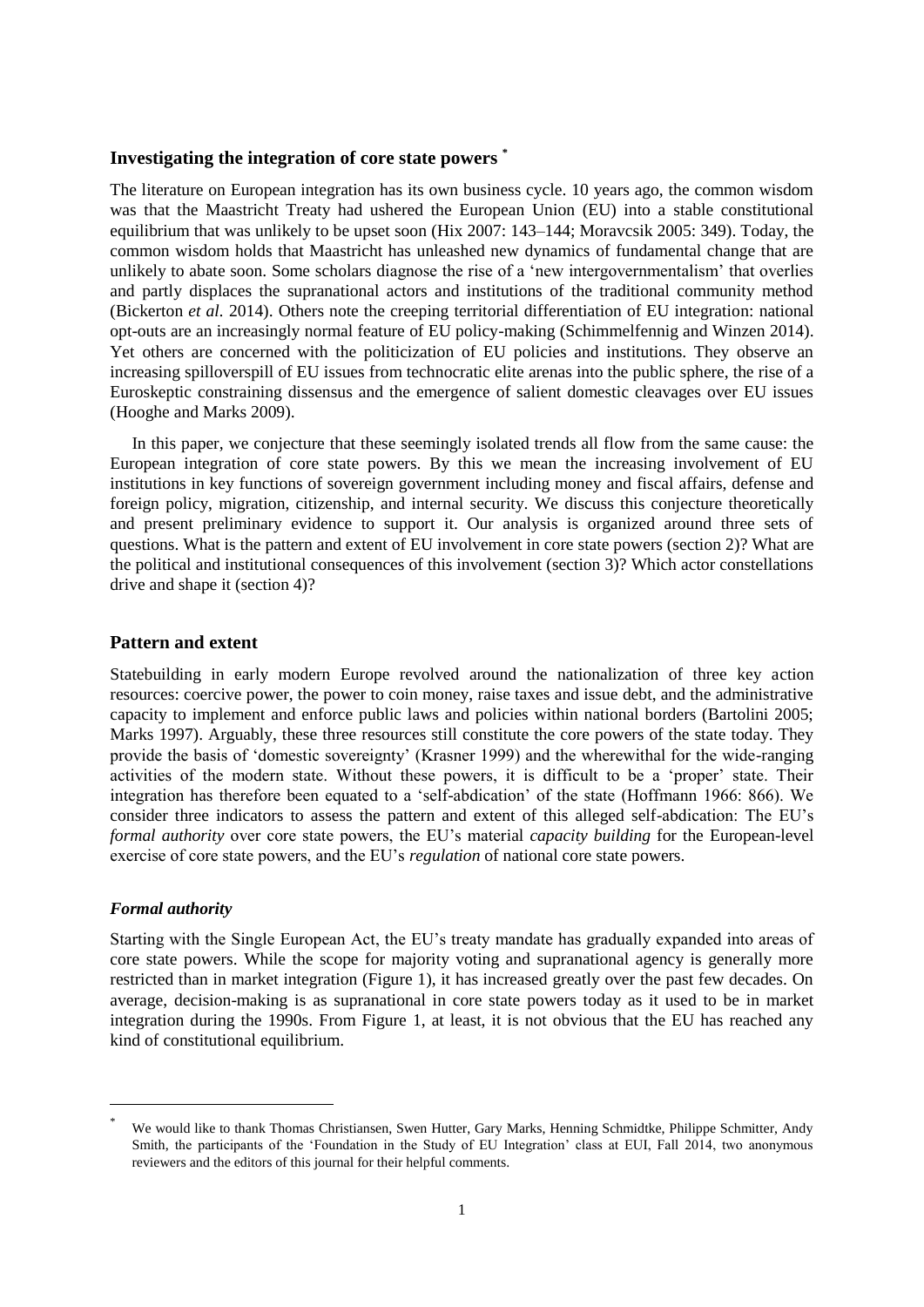

**Figure 1: Formal EU authority in market regulation and Core State Powers** 

*Data*: Leuffen et al. 2013, own calculations. *Notes*: *Core State Powers* include Political External Relations; Criminal and Domestic Security; Macroeconomic & Employment; Money; Tax. *Market regulation* includes Economic External Relations; Environmental & Consumer Protection; Occupational Health; Labor; R&D; Economic Freedoms; Competition & Industry; Energy & Transport; Agriculture; Social & Territorial Cohesion. *Formal authority* distinguishes five grades of treaty-based EU involvement in policy-making (Börzel 2005): 0=no coordination at EU level, 1=intergovernmental coordination, 2=intergovernmental cooperation, 3=joint decision-making with limited European Parliament (EP) involvement, 4=joint decision-making with full EP involvement, 5=supranational centralization)

#### *Capacity building*

 $\overline{\phantom{a}}$ 

The conspicuous expansion of the EU's formal, treaty-based authority in core state powers was not accompanied by an equally conspicuous build-up of material capacities for the centralized exercise of such powers. As many observers highlight (e.g. Börzel 2005: 224; Moravcsik 2001: 169–173), the EU lacks the key action resources of the modern state. It has no army or police force. Its administrative capacity is tiny. The Commission employs just under  $25,000$  officials<sup>1</sup> compared, for instance, to the US Department of Commerce's 44,000 (Bruszt and Langbein 2014: 15). The EU has no taxing power and cannot issue debt. Its budget is comparatively small and shrinking (from roughly 1.2 per cent of EU GNI in 1997 to roughly 1 percent in 2014). Only in monetary affairs does the EU enjoy quasi state-like powers, even though tightly constrained by treaty provisions prohibiting their use for purposes of macroeconomic steering and fiscal stabilization.<sup>2</sup>

<sup>1</sup> Source: Adopted budget for the financial year 2014; OJ L51 of 21/02/2014 [http://eur-lex.europa.eu/budget/www/index](http://eur-lex.europa.eu/budget/www/index-en.htm)[en.htm, las](http://eur-lex.europa.eu/budget/www/index-en.htm)t accessed 5 February 2015.

<sup>2</sup> See especially TFEU (Treaty on the Functioning of the European Union) Art. 119(2) forcing EU institutions to prioritize price stability to other macroeconomic goals, and TFEU Arts. 123 and 125 prohibiting the monetary financing of public debt, and the bail-out of public institutions respectively.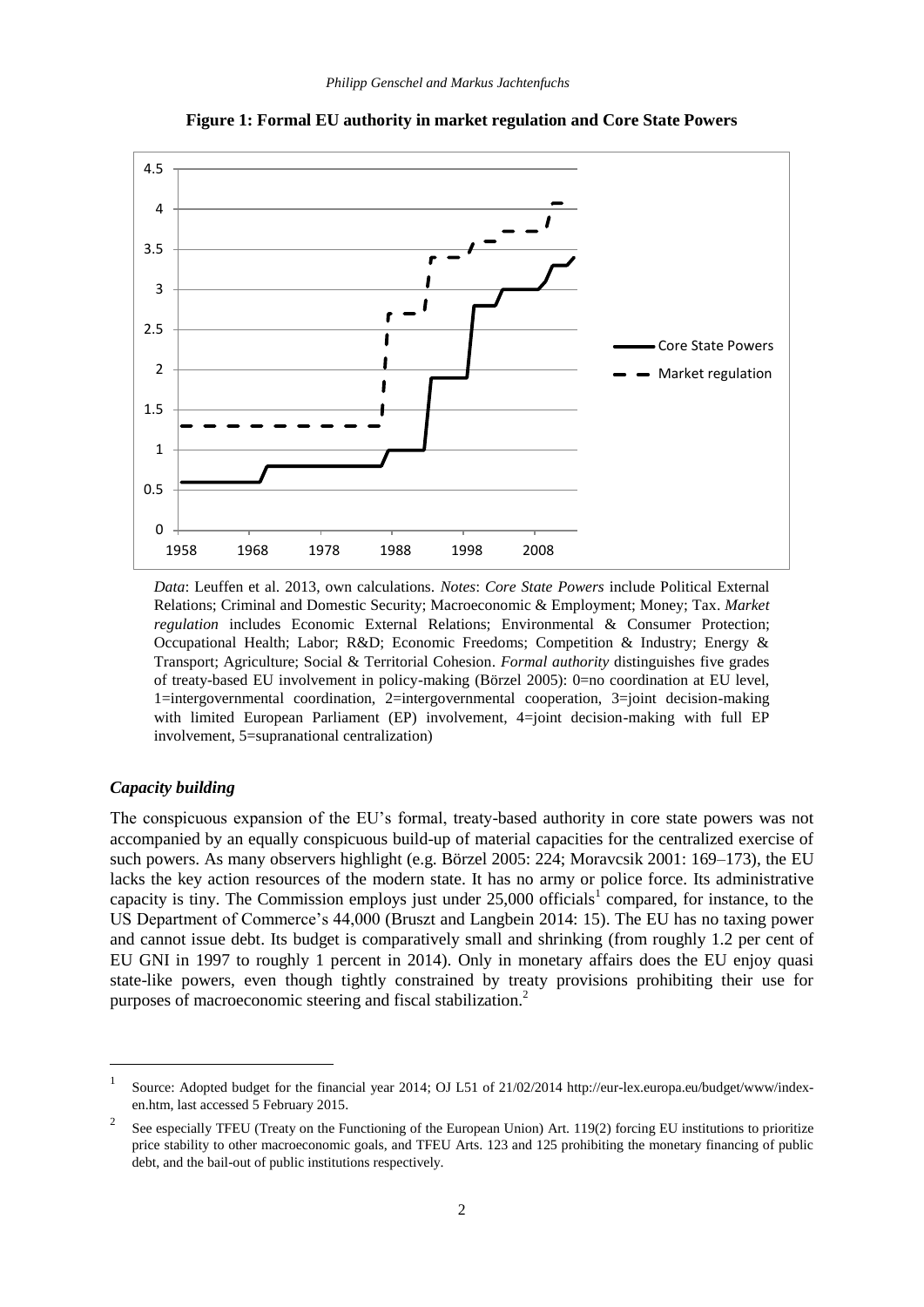On closer inspection, however, EU capacities have expanded more than this minimalist picture reveals. Obviously, the Eurozone crisis did not produce a dramatic Hamiltonian moment of general debt Europeanization, yet it led to the creation of a permanent European emergency fund, the European Stability Mechanism (ESM), with a lending capacity of up to 500 billion Euros and a bank resolution fund of, ultimately, 55 billion Euros. The Commission gained a limited right to issue bonds (currently about 60 billion Euros), and the European Central Bank stretched, and possibly overstretched, its treaty mandate to provide fiscal assistance to distressed member states. The 'quantitative easing' program of January 2015 has a volume of 1.3 *trillion* Euros. Similarly, despite the lack of a common army, the EU has staged 9 purely military missions since 2003, and has maintained, on average, 3,260 soldiers in foreign operations every year (Krotz and Wright 2014). Since 2010, it also commands a 'quasi-supranational diplomatic corps' (Adler-Nissen 2014: 664), the European External Action Service (EEAS), which equals the size of that of a mid-sized member state, such as Belgium, and challenges the member states' monopoly of foreign representation. In public administration, some observers see a relentless process of 'executive center formation', driven by the doubling of the Commission personnel, the tripling of the number of EU agencies since the 1990s (Trondal 2014), and the emergence of large bureaucracies in the Council, the European Parliament, the European Central Bank (ECB) and the Court. Currently, roughly 56,000 people work for EU institutions<sup>3</sup>, supported by roughly 62,000 national bureaucrats who regularly descend on Brussels to coordinate with the Commission and with each other (Eurofacts 2008; Wessels 2000). This is still a small administrative superstructure for an area of almost 500 million people. But it is decidedly larger than the administration of the proverbial mid-sized European city.

#### *Regulation*

 $\overline{\phantom{a}}$ 

What the EU lacks in terms of material capacity, it partly compensates by regulation. On the one hand, the EU uses regulation to harness national core state powers for joint European purposes. In the military field, soft laws, such as the Headline Goals or the European Defense Agency's (EDA) codes of conduct serve to nudge member states into developing complementary and interoperable military capabilities, on which the EU (or NATO) can draw for joint military missions (Mérand and Angers 2014). In public administration, hard regulations oblige national bureaucracies to ensure the consistent implementation of EU policies that the EU cannot guarantee through its own bureaucratic resources. By forcing national administrators to provide and accept administrative inputs to and from each other (e.g. under the services directive or tax administration), these regulations break open formerly closed national systems of public administration, divest them of their operational independence, and fuse them into a transnational European administrative space (Hofmann 2008; Wessels 2000).

On the other hand, the EU uses regulation to constrain externalities of the national exercise of core state powers. For instance, it regulates how the member states use their policing powers (Herschinger *et al.* 2011) to prevent 'crime shopping' in a borderless market. The Stability and Growth Pact and the various post-crisis fiscal regulations building on it restrict national fiscal autonomy so as to prevent spillover effects from unsustainable national deficits and debt. The intrusiveness of these fiscal regulations is 'beyond the writ of anyone in Washington' (Hallerberg 2014: 102), precisely because Washington's fiscal capacities are beyond the writ of anyone in Brussels. The United States (US) federal government can afford to regulate the fiscal conduct of state governments lightly because the predominance of its own fiscal resources reduces the importance of state-level tax and spend policies (Genschel and Jachtenfuchs 2011: 305). The EU regulates more because the member states are the

<sup>3</sup> The figures for 2014: European Commission (24,781 people), EU regulatory and executive agencies and joint undertakings (5,636), European Parliament (6,786), Council (3,101), Court of Justice (1,991), External Action Service (1,661), ECB (1,907), European Investment Bank (EIB) (2,124), civilian and military missions (5,029), other bodies including the Economic and Social Committee, Committee of the Regions, etc. (2,605).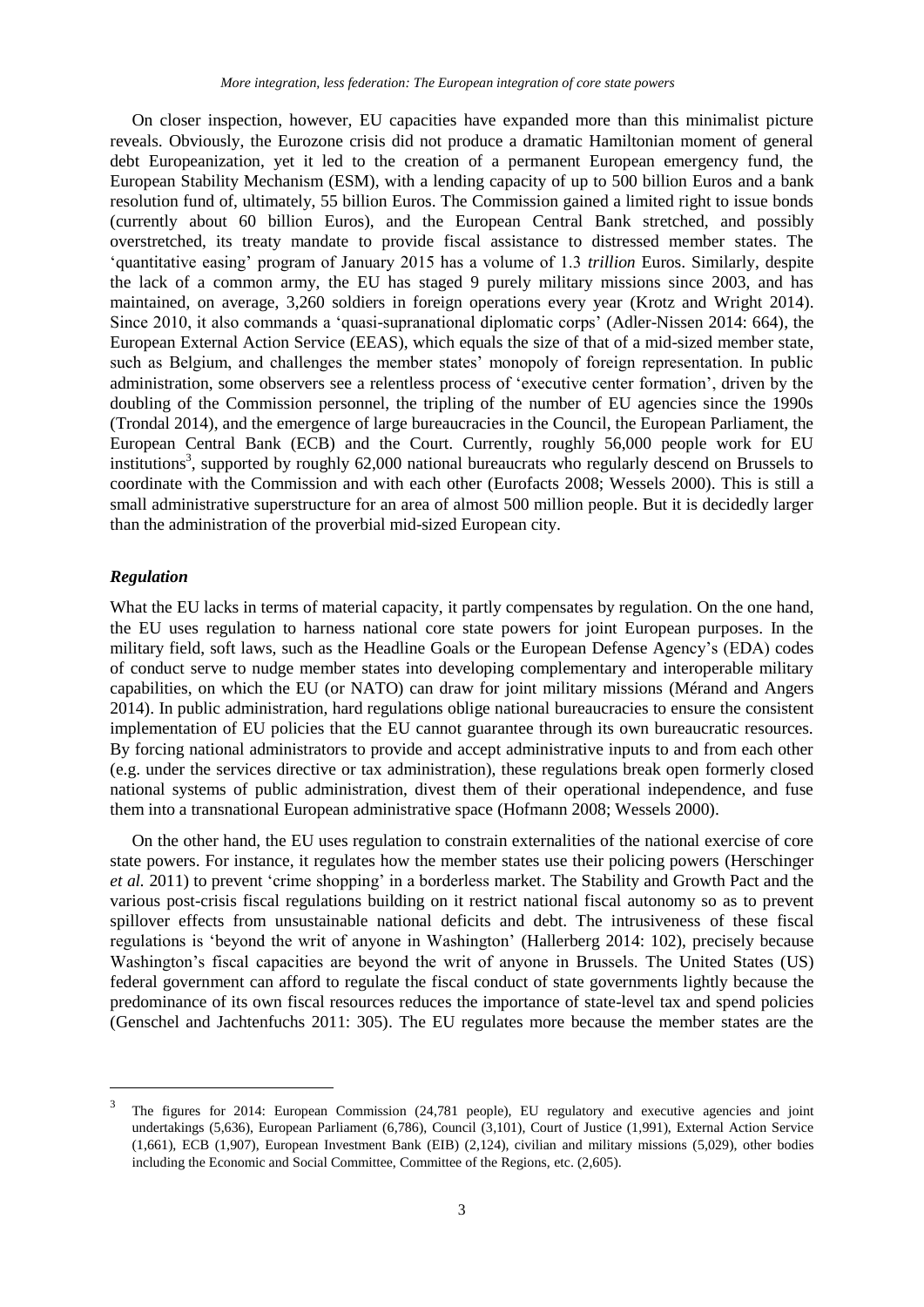dominant fiscal powers and, consequently, the externalities between their fiscal policies are potentially much more disruptive than those between US state governments.

In conclusion, EU involvement in the exercise of core state powers has become a normal feature of the European constitution and of European politics. The extent of integration is still limited. However, this is also common in national 'coming-together federations' (Stepan 1999) especially in early phases of development. In Germany, for instance, the national government lacked a general taxing power until after World War I, and the US federal government was so weak for most of the 19<sup>th</sup> century that the country was commonly referred to in the plural rather than in the singular ('the United States are' rather than 'the United States is'; Sbragia 1992: 260, Fn. 7). By American standards, the EU's influence on core state powers is increasing fast (Kelemen 2014). What is peculiar about the EU case is not the limited extent of integration so much as the pattern. The very strong reliance on regulatory means of integration is unusual. To the extent that the EU has genuine capacities in core state powers at all, they do not usually serve for the direct exercise of fiscal, administrative or military functions at the European level but for the mobilization and coordination of national powers. The ESM, for instance, is not intended to replace national fiscal policy but to provide the minimal risk pooling necessary for keeping fiscal policy making national in a supranational monetary union. The aim is to assist fiscal self-help not to promote fiscal centralization.

#### **Political and institutional consequences**

The European integration of core state powers is closely related to three trends of change that clearly distinguish it from historical processes of state building: institutional fragmentation, territorial differentiation, and political segmentation.

## *Institutional fragmentation*

In historical processes of state building, the nationalization of core state powers was associated with the eventual consolidation of core institutions of national government and a centralization of control (Skowronek 1982). In Europe by contrast, the integration of core state powers is associated with a proliferation of EU institutions and a dispersion of control.

While the Lisbon Treaty formally abolished the pillar structure of the Maastricht Treaty, special rules continue to apply to core state powers: Foreign and defense policy remains subject to almost purely intergovernmental decision rules with little role for the Commission, the Court and the Parliament (Title V TEU). Justice and home affairs, while communitarized more strongly, also remain subject to special rules providing, inter alia, for unanimity voting in the Council, unilateral 'emergency breaks' (Art. 82(3) and 87(3) TFEU), and limits to the Commission's right of legislative initiative (Art. 76 TFEU) (see Peers 2012 for a review).

Another perhaps more important instance of fragmentation is the proliferation of EU institutions. The move into core state powers was associated with the rise of new intergovernmental decisionmaking bodies above the Council of Ministers (the European Council), besides it (e.g. the Eurogroup) and below it (e.g. the Political and Security Committee or the Standing Committee on Internal Security). As a consequence, the Council lost its old focality in intergovernmental decision making. At the same time, new supranational agents such as the President of the European Council and the High Representative for Foreign Affairs and Security Policy challenge the Commission's preeminence as agenda setter, mediator and process manager in European policy making. During the Eurozone crisis, for instance, it had to struggle hard with the van Rompuy Task Force over the reform agenda for fiscal surveillance and regulation (Bauer and Becker 2014: 219). Also, the Commission's status as the EU's central bureaucracy is eroding. To the extent the integration of core state powers involves the creation of new supranational capacity, the member states often prefer vesting it into task-specific 'de novo' EU bodies (Bickerton *et al.* 2014) and not the Commission. Examples include banking supervision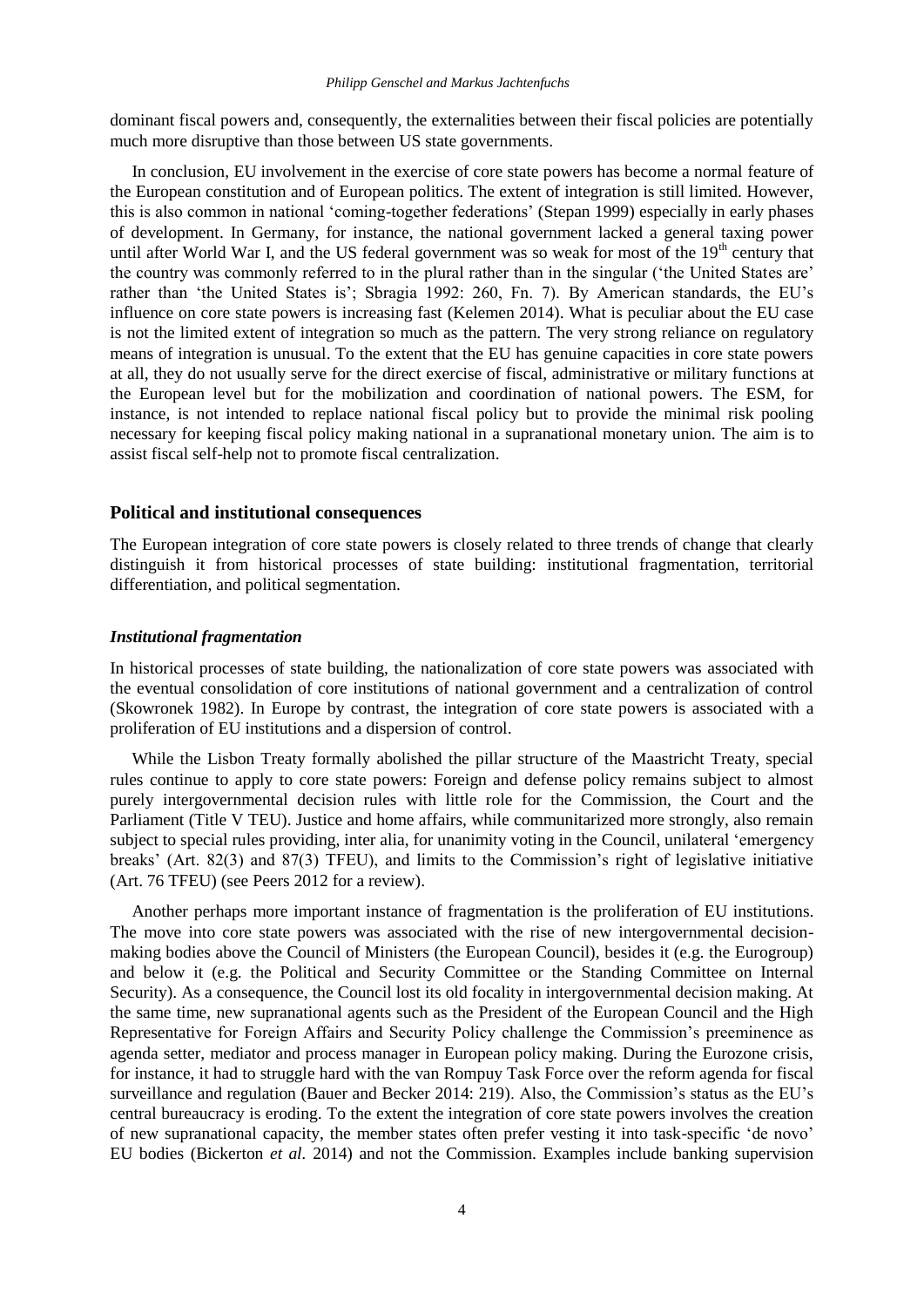(ECB), diplomatic representation (EEAS), emergency lending (ESM), and a host of implementation and surveillance tasks assigned to more than 30 EU regulatory and executive agencies. The majority of EU staff now works outside the Commission.

While most de novo bodies operate under EU law, others like the ESM or the new Single Bank Resolution Fund, are based on international law treaties (Dawson and de Witte 2013). Anecdotal evidence suggests that the likelihood of a new body being set up under international law increases in relation to the material capacities entrusted to this body (Genschel and Jachtenfuchs 2014: 253). Hence, to the extent, that the EU draws on supranational capacities, these capacities are not always legally hers. This is perhaps most obvious in military and fiscal affairs. Important EU military missions have been directed from NATO headquarters in Belgium, and the International Monetary Fund (IMF) was involved in a major way in funding and supervising EU policy responses to the Eurozone crisis.

The integration of core state powers has led to the rise of new EU institutions alongside, and partly in competition to, the central institutions of the traditional Community Method (the Commission and the Council of Ministers). This leaves the EU institutionally fragmented to an extent that, when it wins the Nobel Prize, it has to send three Presidents to collect it because no single one can claim to represent the EU as a whole. The US federal government is also an 'organizational mess' (Moe 1990: 238). Yet this mess was created by two central institutions (Congress and Presidency) that remained visibly and uncontested above it. In the EU case, by contrast, the fragmentation extends to the central institutions.

#### *Territorial differentiation*

In historical examples of European state building, the nationalization of coercive, fiscal and administrative powers was closely associated with the territorial consolidation of the state. In fact, the former is usually considered a crucial precondition of the latter (e.g. Bartolini 2005: 60–63). In the EU, by contrast, the integration of core state powers is associated with territorial differentiation and increasingly fuzzy external borders.

Territorial differentiation refers to the opting-out of individual member states from EU policies. Exaggerating slightly, it was invented for the purpose of integrating core state powers (Leuffen *et al.* 2013; Rittberger *et al.* 2014). While opt-outs are virtually absent in market-related policy areas, they are a normal feature of EU policies in core state power: 9 member states do not currently participate in European Monetary Union (EMU),<sup>4</sup> 6 member states do not fully participate in EU policies on justice and home affairs,<sup>5</sup> and Denmark has opted out of EU defense cooperation. In all these cases, the EU's *formal authority* over core state powers is limited to subsets of member states. This differentiation is partly transitory. Some Eastern European member states do not participate in EMU or the Schengen area because they are not yet ready and able to do so. However, the differentiation is partly durable (Schimmelfennig and Winzen 2014): Denmark, Sweden or the United Kingdom (UK), at least, are fundamentally unwilling, rather than just temporarily unable, to join the Eurozone.

Territorial differentiation is often a matter of degree. It tends to vary with the instruments of integration (Genschel and Jachtenfuchs 2014: 255). Generally, it seems to be more pronounced in *capacity building* than in *regulation*. In fiscal policy, for instance, only the 19 member states of the Eurozone participate in, and contribute capital to, the ESM while the rules of the Stability and Growth Pact and the Six Pack apply to all 28 EU member states, and the rules of the Fiscal Compact to 26 member states.<sup>6</sup> The Single Bank Resolution Fund is restricted to the Eurozone members but operates

 $\overline{\phantom{a}}$ 

<sup>4</sup> Bulgaria, Croatia, the Czech Republic, Denmark, Hungary, Poland, Romania, Sweden, and the UK.

<sup>5</sup> Bulgaria, Cyprus, Denmark, Ireland, Romania and the UK.

<sup>6</sup> However, the rules of the Two Pack also only apply to Eurozone member states.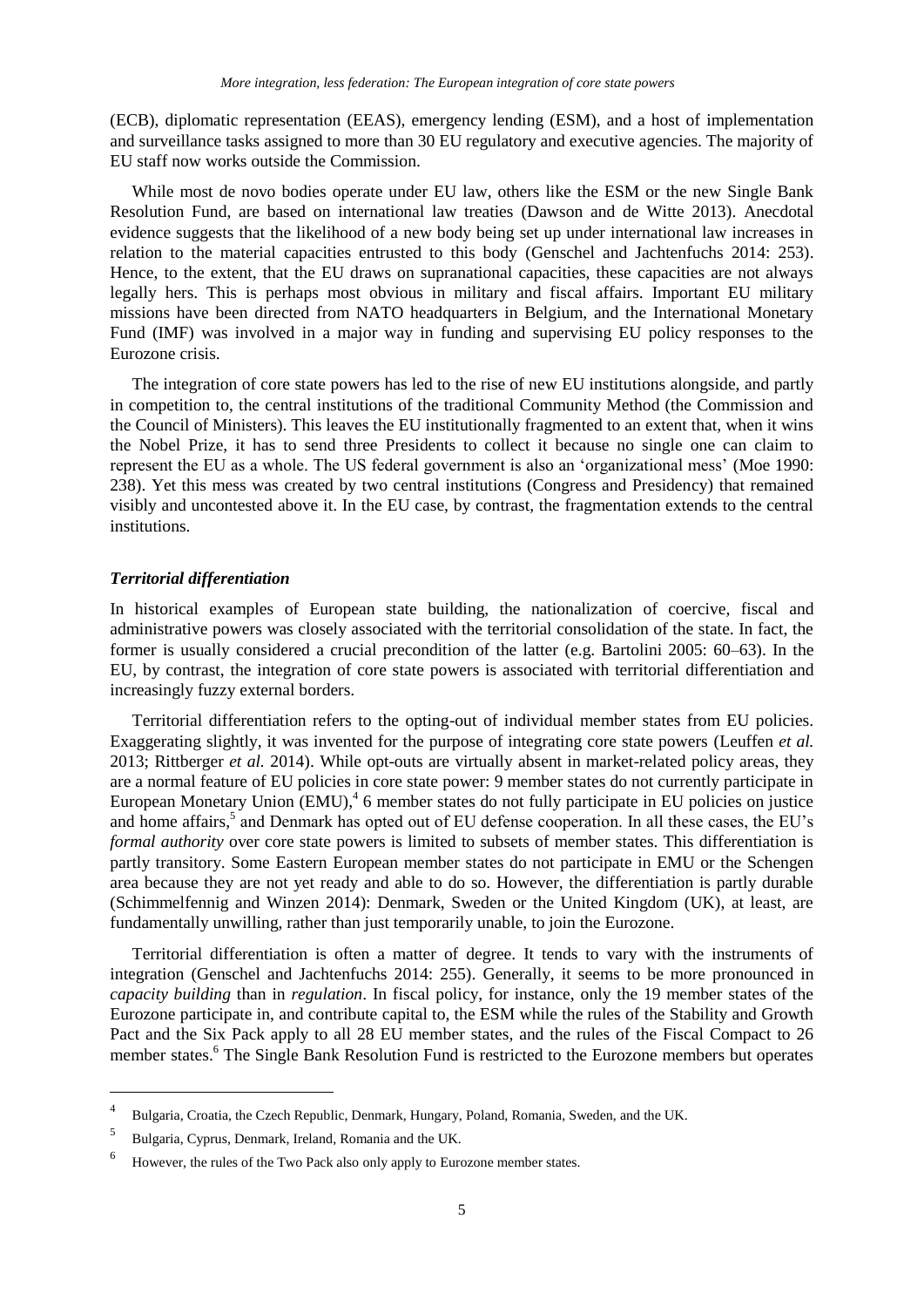in a regulatory framework for all EU member states. Likewise in military affairs: The rules on defense procurement apply to all 28 member states, and the 'Headline Goals', for national force planning, apply to 27 member states (all but Denmark). Yet only 20 member states, on average, contribute troops and funding to EU military missions.<sup>7</sup>

Importantly, there is no uniform geographical pattern of differentiation: while some member states, including, most notably, the six founding members, regularly opt-in to EU policies, it is not always the same member states that opt-out. The differentiation process does not produce two distinct groups of ins and outs but creates a multitude of partly overlapping, policy-specific 'variable geometries' of integration that render the outer perimeter of the EU fuzzy and diffuse (Leuffen *et al.* 2013: 19).

#### *Political segmentation*

 $\overline{\phantom{a}}$ 

The integration of core state powers correlates with the level of media attention to, and the political contestation of, European issues. The level of politicization was high in the early 1950s, when the rearmament of Germany and the creation of a European Defense Community were at stake. It decreased with the turn to market integration in the late 1950s, even though flaring up intermittingly when 'constitutional issues', such as the British entry, were at stake. It rose again with the introduction of monetary union, the Common Foreign and Security Policy, and the integration of justice and home affairs in the 1990s (Grande and Kriesi forthcoming).

Contrary to the historical experience of federal state formation in the USA or Germany (Steinbach 1984), the politicization of EU policies precipitated neither a shift of mass loyalties to the European level nor the advent of transnational mass politics organized along cross-cutting cleavages. Media discourses remain nationally segmented, despite increased media attention to EU issues and institutions (Offerhaus *et al.* 2014). The home country remains the key reference point of individual self-identification, even for people supporting European integration. Party politics and systems of interest intermediation remain dominated by national organizations (Bartolini 2005). The main political conflicts remain territorially defined, despite the increasing pooling of authority at the European level. To the extent, that European issues raise political conflict, they tend to divide European citizens along national borders, not across them (Grande and Kriesi forthcoming).

The integration of core state powers fuels the nationally segmented politicization of EU policymaking in two ways. First, to the extent, that it bestows the EU with an important insignia of stateness, it stirs conflict between Euroskeptic and Europhile citizens and political groups. Euroskeptics generally oppose EU involvement in core state powers because they want to keep stateness as an exclusively national attribute. Europhiles support it because they hope to increase the stateness of the EU. We conjecture that a politicization of the cleavage between Euroskeptics and Europhiles is particularly likely if the issue involves European *capacity building* because capacity building involves a visible reallocation of ownership rights over core state powers to the European level. *Regulatory integration* is less prone to politicization because it only strengthens European control rights over power resources that remain notionally national. The façade of national statehood remains intact.

Second, the integration of core state powers contributes to a nationally segmented politicization of EU policies by stirring conflict between national publics. Again, we expect this conflict to be more visible and virulent in cases of integration by capacity building. The creation of joint capacities immediately raises the question of who pays and who benefits. Since issues of resource allocation are decided intergovernmentally, EU citizens tend to conceive this question in national terms. The 'juste retour' perspective has structured public debates over the EU budget ever since Margaret Thatcher claimed 'my money back' in 1984. The most divisive conflicts during the Eurocrisis concerned the

<sup>7</sup> The Athena funding mechanism, to which all 27 participating members states contribute, in relation to their Gross Domestic Product (GDP), only covers about 10% of a mission's operation costs (Mérand and Angers 2014: 54).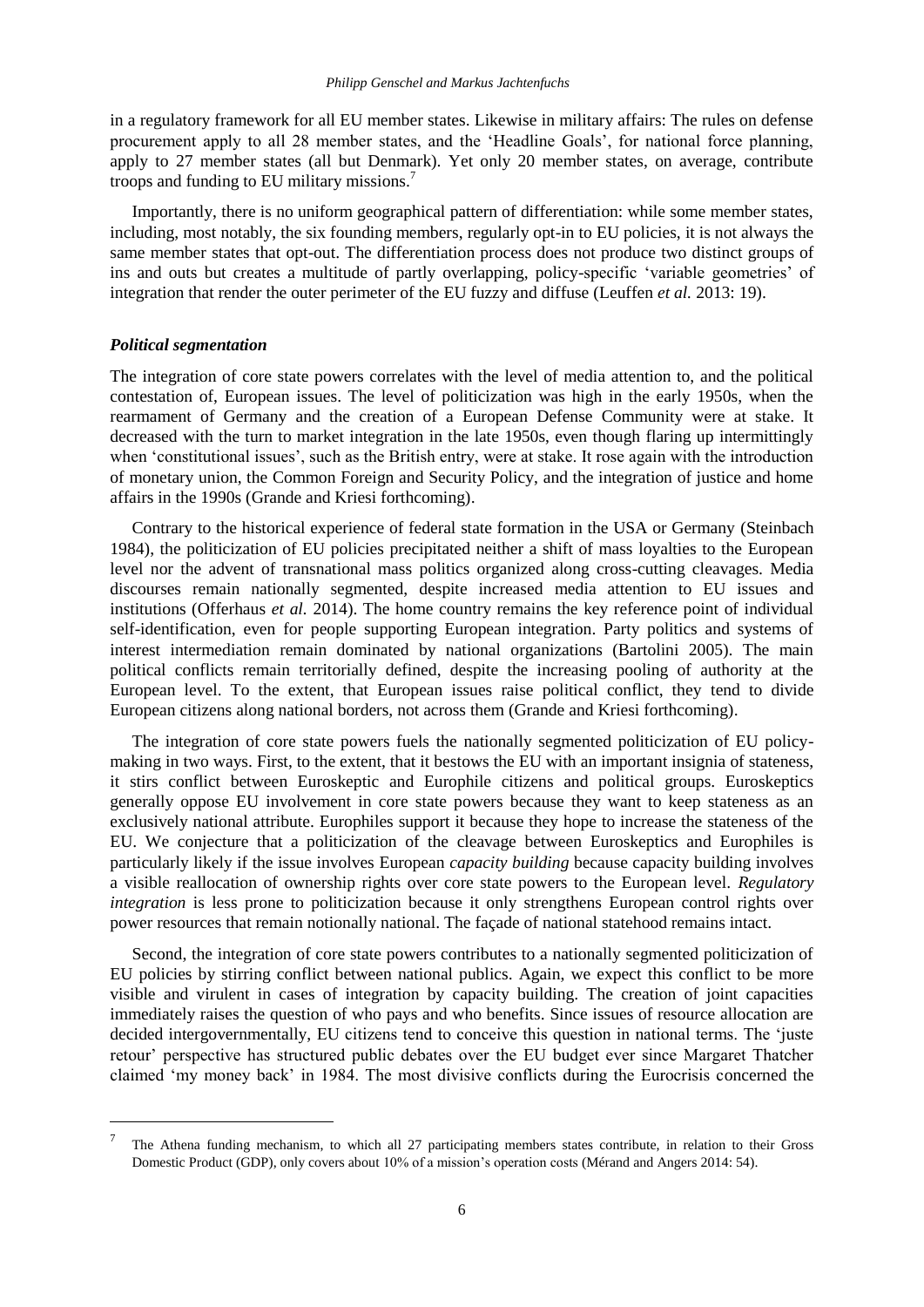distribution of adjustment burdens between creditor and debtor countries. While, for instance, majorities of citizens supported financial aid to other member states, they insisted on strict aid conditionality (Risse 2014: 1210): Most Germans were prepared to pay for Greece – but only on German terms to be enforced on them.

*Regulatory integration*, by contrast, tends to conceal the distributive implications of integration by imposing the same formal constraints on all member states. Compliance with these regulatory constraints is construed as a national problem to be solved by each member state individually. This deflects media attention and political conflict from the European rules to the national strategies of implementing them. In cases of blatant non-compliance, the regulatory nationalization of responsibility for joint policies fuels self-righteous indignation and cross-border finger-pointing by compliant and non-compliant member states alike, be it in fiscal policy or in dealing with migrants or refugees.

Contrary to Eurofederalist expectations, the integration of core state powers does not contribute to 'an ever closer union' and a more federal Europe, but drives the people of Europe apart and leaves the EU territorially and institutionally fragmented. The more the EU is involved in the policy fields that define the state, the more obvious its enduring difference to the state become. Yet, there is significant variation across core state powers. The extent of institutional fragmentation, territorial differentiation and mass politicization seems to be particularly strong in monetary and fiscal policy, more moderate in internal security, and foreign and defense affairs, and virtually absent in public administration. There also seems to be variation across policy instruments: EU capacity building seems to evoke more differentiation, and stronger fragmentation and politicization than EU regulation. Finally, most fundamentally, the trends towards differentiation, fragmentation and politicization are virtually limited to the integration of core state powers. Why? What is the difference to market integration?

#### **Actor constellations**

The traditional theories of integration, neofunctionalism and liberal intergovernmentalism were calibrated to explain market integration. Despite well-known differences, their explanatory core is quite similar. They both assume that governmental preferences for (or against) integration are mostly economic, and reflect the position of dominant sectoral business interests (e.g. Moravcsik and Schimmelfennig 2009; Sandholtz and Stone Sweet 2012). Whatever the merits of this model for explaining market integration, it is less useful for explaining the integration of core state powers. Business interests tend to be less affected than in market integration, state elites tend to be affected more, and the likelihood of mass politicization tends to be higher. We extend the standard model to include state elites and mass publics, and explicitly theorize their impact on governmental preference formation.

#### *States elites*

The creation of EMU, the handling of the Euro-crisis, and the liberalization of European defense markets involved heavy lobbying by private industry because they had important and fairly obvious commercial implications for important business sectors (Niemann and Ioannou 2015; Weiss 2014). The fiscal regulation of national budgets, through the Stability and Growth Pact and more recently the European Semester, arguably also affects the competitive positions of private business but the effects are complex, indirect and hard to predict. This tends to mute business lobbying (Moravcsik and Schimmelfennig 2009: 76). Finally, in foreign and defense policy, internal security, or public administration, there is no business lobbying at all, simply because there is no market and hence no market players with direct stakes in the integration process. Issue-specific interdependence may still shape government preferences in a major way (Moravcsik and Nicolaïdis 1999: 61–62) but not through their effect on domestic business interests but through their impact on state elites.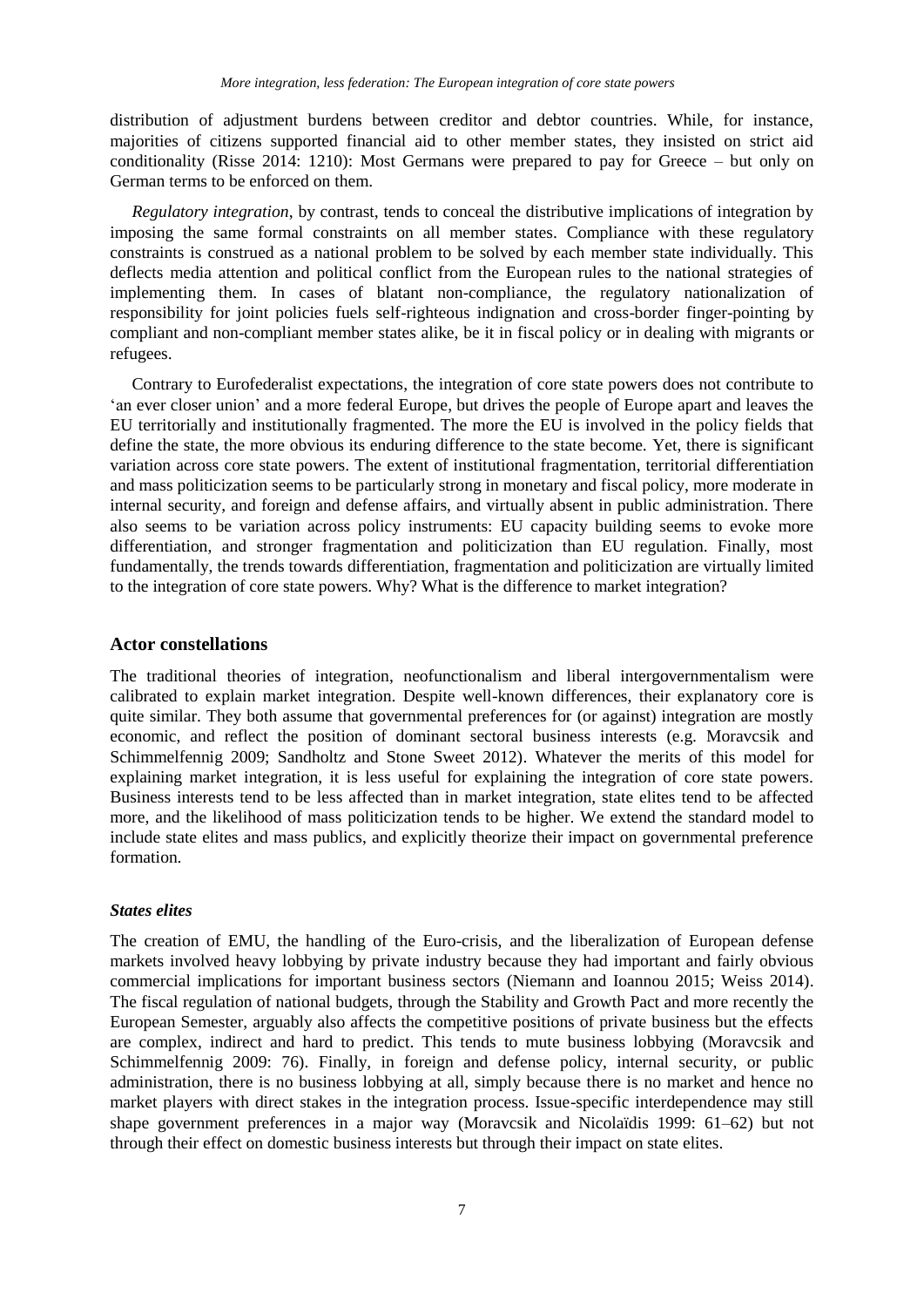State elites include all non-elected professionals who are formally responsible for the handling of national core state powers and derive status and income from it (Skocpol 1985: 9-14) – e.g. diplomats, high ranking civil servants, military officers, central bankers, policy experts and advisers. State elites will support integration to the extent that this serves their institutional and functional interests (Scharpf 1988). Institutional interests refer to a general preference for preserving and strengthening the government institution or bureaucracy on whom individual members of the state elite depend for their livelihood and career; Functional interests refer to a general preference for 'making the policies work' for which individual members of the state elite are responsible and on which their professional reputation and career prospects depend (Downs 1967). Examples of state elites pushing for more integration include military professionals hoping to accelerate domestic military reform by increasing European pressure, diplomats in search of a European turf that is safe from encroachment by finance ministries, civil servants making a career out of liaising between EU institutions and national administrations, high police officials depending on foreign information to do a proper job at home, and central bankers colluding at the European level to increase their independence from political controls (Deflem 2000; Heidbreder 2014; Mérand and Angers 2014; Wessels 1998).

Yet, state elites do not support integration unconditionally. They will oppose integration moves that threaten their interests. The perhaps most basic interest concerns the survival of their home institution. State elites do not want to be made redundant. This is why they will generally prefer the European regulation of national core state powers to European capacity building: The former potentially adds to the role of national officials, while the latter tends to reduce it. In cases where European capacity building seems warranted for functional reasons, state elites will prefer intergovernmental arrangements that secure a role for national officials in managing the newly created capacities. They will be skeptical of supranational architectures that exclusively empower Eurocrats. When they cannot prevent the emergence of supranational capacities, they will be tempted to sabotage them. The creation of the EEAS, for instance, provoked anxieties of redundancy in many national diplomats. They reacted by more or less veiled attempts to tarnish the EEAS's professional reputation (Adler-Nissen 2014). Finally, state elites will prefer sector specific capacities and regulations to more general, cross-sectoral arrangements. Institutional fragmentation along sectoral lines helps them demarcate their turf and prevent intrusions from other competing departments or bureaus.

In conclusion, state elites are for the integration of core state powers what private business is for market integration: The group of actors most immediately affected and concerned. Yet, in contrast to business actors, whose interests are often best served by strong supranational rules and capacities, state elites often prefer intergovernmental arrangements with low or no centralized capacities.

#### *Mass Publics*

 $\overline{\phantom{a}}$ 

There is broad agreement in the extant literature that the EU has become increasingly politicized: Mass publics<sup>8</sup> care for European integration if it affects salient issues of sovereignty, redistribution and collective identity. There is no reason to assume that core state powers are salient per se. The incremental creation of a European administrative space, for instance, has proceeded in the virtual absence of public attention and political contestation. But many issues related to core state powers are highly salient, especially if they concern the creation of new European capacities, such as the European emergency funds during the Eurozone crisis or the 'capacity for autonomous action, backed up by credible military forces', requested by the Franco-British St.-Malo declaration in 1998, respectively the European Army called for more bluntly by Jean-Claude Juncker recently (Die Welt 2015).

Mass publics is a general term for a complex phenomenon including mediatized public debates, party competition and the mobilization of civil protest (Hutter *et al.* forthcoming).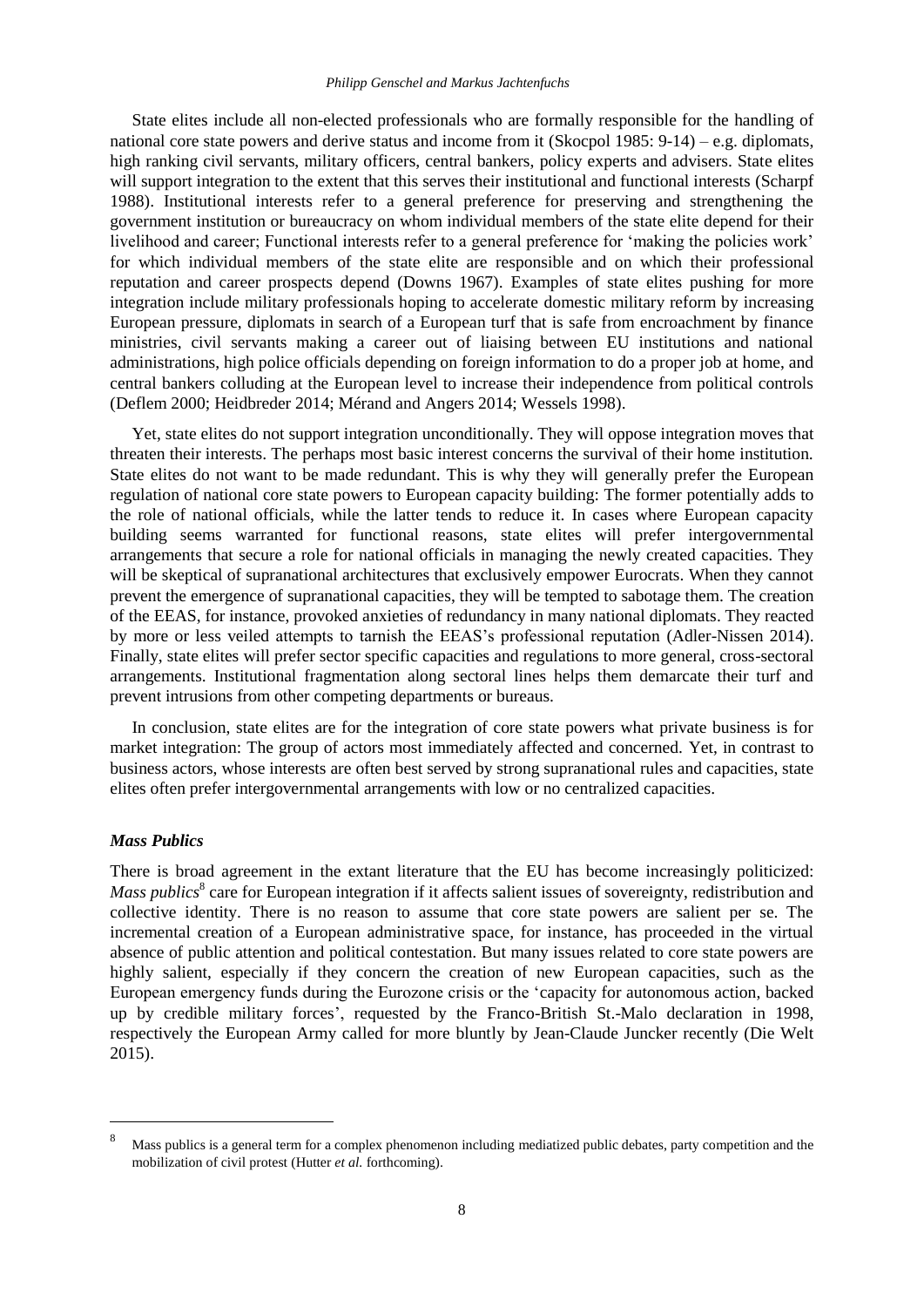According to postfunctionalist reasoning, mass politicization typically constrains sectoral demands for integration because it brings issues of identity to the fore. If mobilized by party leaders or protest entrepreneurs, identity-minded voters tend to resist authority transfers to the European level (Hooghe and Marks 2009: 13). Empirically, however, it is not clear that European mass publics are generally Euroskeptic. European defense integration, for instance, enjoys consistently high levels of public support (Mérand and Angers 2014: 49). In fiscal policy, nine out of ten European voters purportedly support more European cooperation as the most effective tool for crisis management. Large majorities in all member states, except Britain, support strict fiscal regulations including EU fines for fiscally lax member states (European Commission 2013: 21, 27).

There are also theoretical reasons to doubt that the politicization of identity concerns should always work against integration. According to Eurobarometer polls, the people identifying exclusively with their home country are in a minority in the EU. A majority thinks of itself, at least sometimes and in some respects, as European (Risse 2014: 1208). Distributive interests could potentially also lead to mass support for integration. People rightly or wrongly conceiving of themselves as winners of EU policies or transfers will likely support integration. Hence, in principle, mass publics can be a source of demand for integration as well as an obstacle for integration. We would expect people with strong national attachments or deep-seated fears of material loss to demand a low level of integration and to prefer regulatory and intergovernmental modes of integration. People with cosmopolitan views or strong expectations of material gain may, in turn, be mobilized towards high levels of integration involving European capacity building and strong delegation to supranational actors.

How does mass politicization affect processes of preference formation and aggregation? For postfunctionalists, 'Mass politics trumps interest group politics when both come into play' (Hooghe and Marks 2009: 18). Neofunctionalists and Liberal Intergovernmentalists maintain, by contrast, that sectoral interests can prevail even in moments of intense politicization (like the Eurocrisis) because spillover dynamics create hard to ignore functional pressures for integration (Niemann and Ioannou 2015: 197), and governments can keep Euroskeptic publics at bay by various techniques of insulation (Schimmelfennig 2014: 336). The evidence from core state powers suggests that both positions are too extreme. Governments look for viable compromises between the sectoral interests of business groups and state elites (which are often hard to ignore for functional reasons) and mass attitudes (which are hard to ignore for electoral reasons) rather than privileging one over the other. The substance and shape of these compromises will reflect the domestic constellation of mass attitudes and sectoral interests.

Simplifying greatly, we can distinguish four actor constellations (Figure 2): Mass attitudes and sectoral interests (business groups or state elites) can either be aligned in support of, or in opposition to, further integration (boxes I and IV), or they can conflict because mass publics oppose integration while important sectoral interests support it or vice versa (boxes II and III). Each constellation will shape government preferences differently with important implications for intergovernmental bargaining, collective institutional choice and the role and function of supranational EU institutions.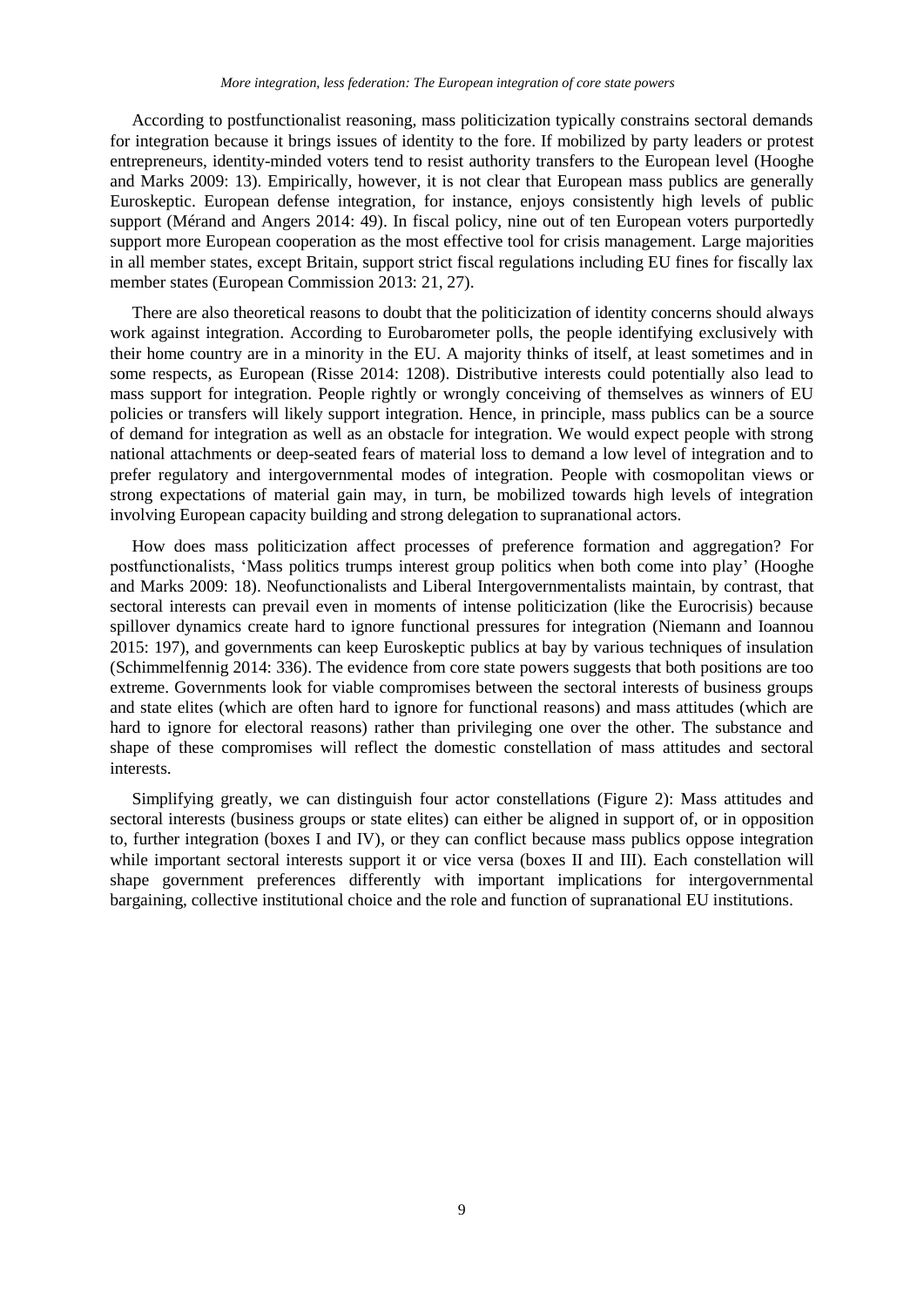|                        |                           | <b>Sectoral interests</b>   |                           |
|------------------------|---------------------------|-----------------------------|---------------------------|
|                        |                           | <b>Pro-integration</b>      | <b>Contra-integration</b> |
| <b>Mass</b><br>publics | Pro-integration           | I. Permissive Consensus     | II. Sectoral resistance   |
|                        | <b>Contra-integration</b> | III. Constraining Dissensus | IV. General opposition    |

#### **Figure 2: Actors Constellations in European integration**

The *permissive consensus* (cell I) represents the actor constellation more or less explicitly assumed in most studies of market integration. It elicits a strong government preference for effective integration. The government will defer to supranational leadership and back integration under the Community method. This also happens in core state powers. Think, for instance, of the support the large member states with competitive defense industries provided for the liberalization of European defense markets (Blauberger and Weiss 2013). Standard liberal intergovernmentalist assumptions about the bargaining behavior of governments, and standard neofunctionalist assumptions about the entrepreneurship and commitment function of supranational institutions apply.

*Sectoral resistance* (cell II) refers to a constellation where the general public is more integrationminded than important sectoral interest. Here, governments will seek to combine public declarations of integration-intent with institutional safeguards for national control of future factual integration. For instance, the spread of the open method of coordination has been explained by the intention of governments 'to pay symbolic attention to key issues without undertaking any real binding policy action' (Pollack 2002: 397). Much of the EU's activities in the defense field fit this description, combining as they do grand declarations on, for instance, 'headline goals' with soft and, as some argue, rather ineffective regulation and weak supranational institutions like the EDA (Menon 2014; Mérand and Angers 2014). In general, we expect governments to 'oversell' integration under conditions of sectoral resistance, for example by draping regulatory policies in capacity building language (e.g. 'EU battlegroups') or by feigning commitment to integration through the creation of new but essentially powerless supranational institutions (mock commitment).

The *constraining dissensus* (cell III) is the prototypical postfunctionalist constellation. Here governments will look for strategies that combine a sufficient level of integration (to satisfy the functional needs of sectoral interests) with manageable audience costs (to minimize exposure to Euroskeptic mass publics). This often involves policy framing and sometimes double-talk and deception. For instance, many economists agree that a sustainable EMU needs a strong European fiscal backup. Yet they fear that any obvious attempt to create backup capacity at the EU level must founder on public opposition (e.g. de Grauwe 2014: 119). This fear helps to explain the prominence of banking union during the Eurocrisis: Breaking the sovereign-banking nexus by strengthening the regulatory surveillance of deficient banks seemed like an easier political sell to skeptic publics than breaking it by the creation of a fiscal union among the member states. More generally, we would expect governments to 'undersell' integration under conditions of a constraining consensus by, for instance, emphasizing European regulation, by keeping European capacity building to a sheer minimum, by organizing capacity building along intergovernmental lines, where it cannot be avoided, (think of the new emphasis on several liabilities in institutions such as the ESM or the ECB) or by shifting politically controversial decisions to supranational institutions. Under these conditions, supranational institutions do not resemble heroic engines of integration that knock over reluctant member states in order to advance integration but rather garbage trucks of integration that keep integration afloat by disposing of the unresolved problems the member states dump on them. Thus, the governments of the member states repeatedly used and abused the ECB as a 'policy maker of last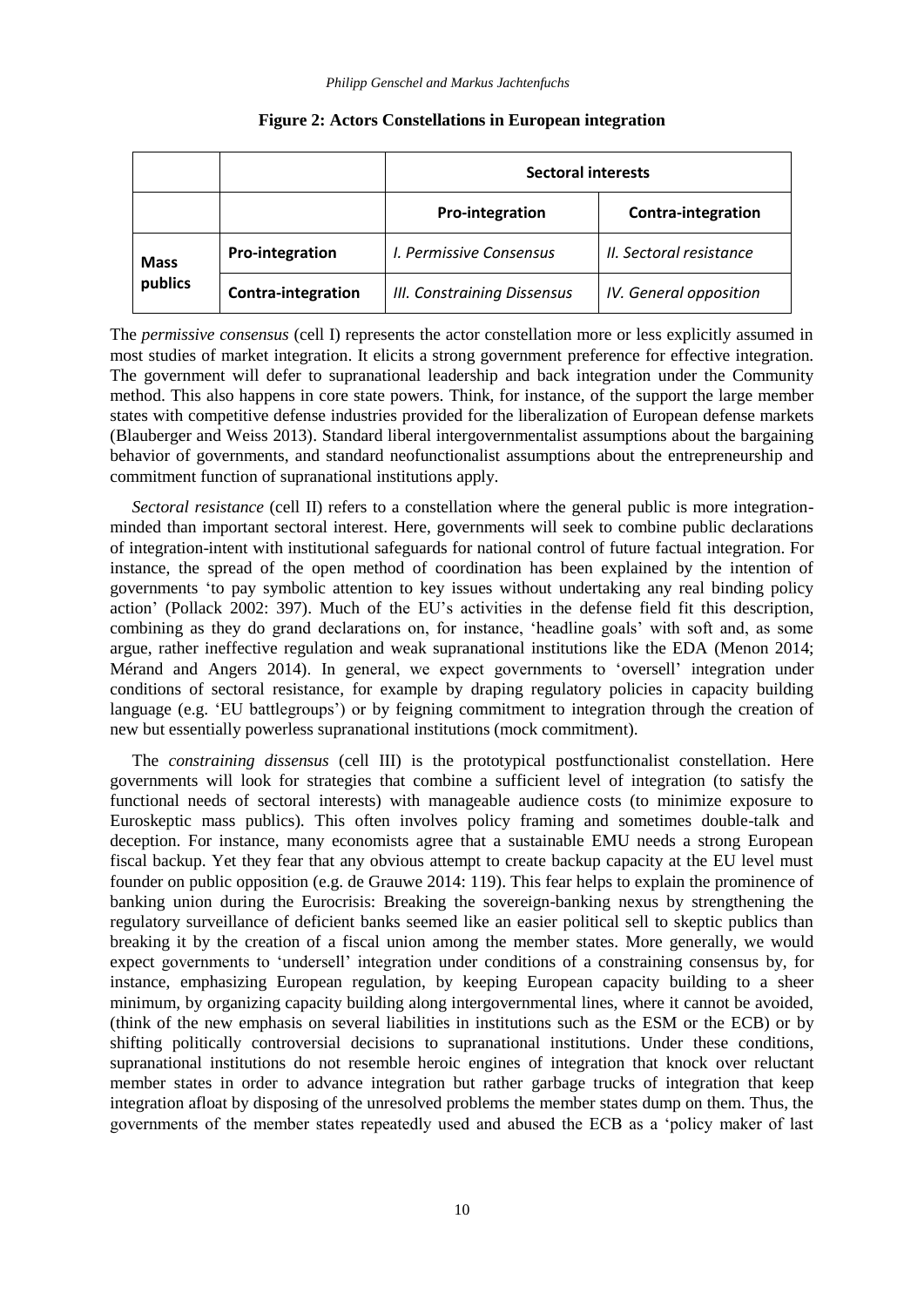resort' in instances in which they could not, or would not, agree among themselves how to handle the crisis (Eichengreen 2012: 131).

Faced with *general opposition* by mass publics and sectoral interests (cell IV), governments will either block integration initiatives at the European level or, if they cannot prevail against the other member states, consider an opt-out. Think of the British position during the negotiations of the fiscal compact in December 2011, when David Cameron insisted on 'safeguards' for the City of London in order to satisfy both the financial industry and a largely Euroskeptic public (Bickerton *et al.* 2014: 13). While the domestic politics of this constellation are simple, it tends to lead to considerable intergovernmental complications. Differentiated integration and intergovernmental agreements based on international (rather than EU) law are the means of choice to cope with these complications.

We surmise that our typology of actor constellations (Figure 2) can help explain the pattern and extent of the integration of core state powers mapped in section 2, and the trend towards institutional fragmentation and territorial differentiation associated with it (section 3). It also helps to conceptualize the differences between the process dynamics and outcomes of market integration (mostly cell I) and of the integration of core state powers (mostly cells 2-4). Obviously, more work is required to show this conclusively. This would include not only more comparative research on government reactions to different actor constellations but also a more nuanced conception of mass publics that pays closer attention to how media discourses, party competition and civil protest movements affect government preferences.

#### **Conclusion**

The uniting theme of the debates on the 'new intergovernmentalism' (Bickerton *et al.* 2014), on differentiated integration (Leuffen *et al.* 2013) and on the mass politicization of EU policies (Hooghe and Marks 2009) is fundamental change: The EU is more institutionally complex, less territorially coherent, and also less elite-driven than it used to be. We argued that all these changes are empirically linked by the EU's growing involvement in the exercise of core state powers. To support this argument, we mapped the pattern and extent of EU involvement, explored its political and institutional correlates, and identified causal actor constellations and conditioning constraints.

Our argument opens two comparative perspectives, one contrasting the European integration of core state powers to European market integration, the other comparing it to historical examples of federal state building. The former perspective highlights striking differences in the dramatis personae of integration – state elites and mass publics rather than sectoral business interests – and raises questions about political and institutional consequences. The latter draws attention to the fact that the same process that precipitated the institutional, territorial, and political consolidation of national federations seems to have the opposite effect on the EU. Perhaps ironically, the more involved the EU is in the exercise of core state powers, the less it looks like a state: More integration, less federation!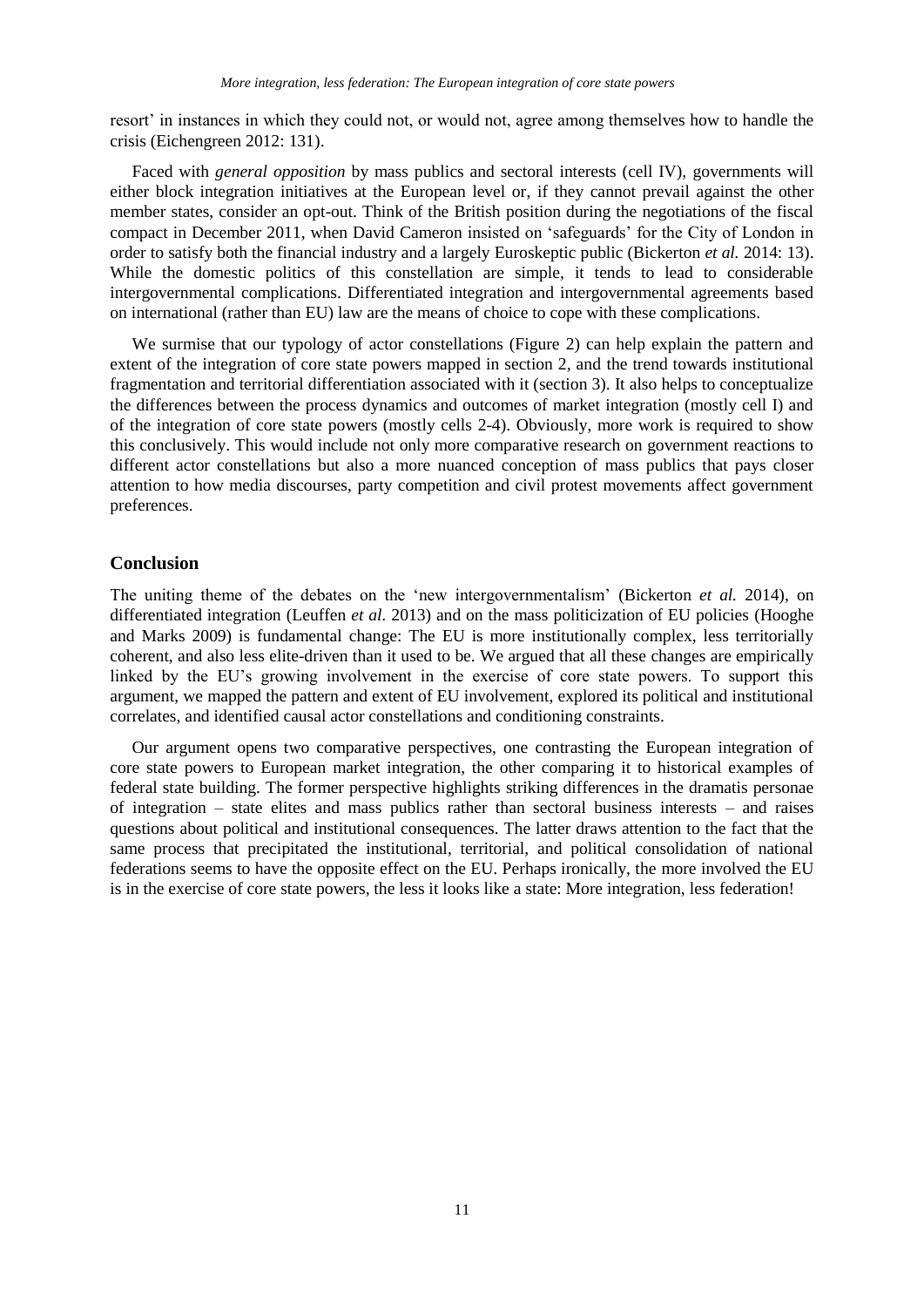#### **References**

- Adler-Nissen, R. (2014) 'Symbolic power in European diplomacy: the struggle between national foreign services and the EU's External Action Service', *Review of International Studies* 40(4): 657–681.
- Bartolini, S. (2005) *Restructuring Europe: Centre Formation, System Building, and Political Structuring between the Nation State and the European Union*, Oxford: Oxford University Press.
- Bauer, M. W. and Becker, S. (2014) 'The Unexpected Winner of the Crisis: The European Commission's Strengthened Role in Economic Governance', *Journal of European Integration* 36(3): 213–229.
- Bickerton, C. J., Hodson, D. and Puetter, U. (2014) 'The New Intergovernmentalism: European Integration in the Post-Maastricht Era', *Journal of Common Market Studies,* EarlyView.
- Blauberger, M. and Weiss, M. (2013) '"If you can't beat me, join me!" How the Commission pushed and pulled member states into legislating defence procurement', *Journal of European Public Policy* 20(8): 1120–1138.
- Börzel, T. A. (2005) 'Mind the gap! European integration between level and scope', *Journal of European Public Policy* 12(2): 217–236.
- Bruszt, L. and Langbein, J. (2014) *Anticipatory Integration and Orchestration: The Evolving EU Governance of Economic and Regulatory Integration during the Eastern Enlargement*, Paper prepared for the APSA Annual Meeting, Washington, August 28‐31.
- Dawson, M. and de Witte, F. (2013) 'Constitutional Balance in the EU after the Euro-Crisis', *The Modern Law Review* 76(5): 817–844.
- Deflem, M. (2000) 'Bureaucratization and Social Control: Historical Foundations of International Police Cooperation', *Law & Society Review* 34(3): 739–778.
- De Grauwe, P. (2014) *Economics of Monetary Union*, 10th ed., Oxford: Oxford University Press.
- Die Welt (2015) Kommissionschef Juncker fordert eine EU-Armee. Berlin: 8 March 2015.
- Downs, A. (1967) *Inside Bureaucracy*, Boston: Little, Brown and Company.
- Eichengreen, B. (2012) 'European Monetary Integration with Benefit of Hindsight', *Journal of Common Market Studies* 50: 123–136.
- Eurofacts (2008) 'How many People work for the European Union', *Eurofacts* (5 September 2008): 1– 2.
- European Commission (2013) *Standard Eurobarometer 79. Europeans, the European Union and the Crisis*, Brussels: European Commission.
- Finer, S. E. (1975) 'State- and Nation-Building in Europe. The Role of the Military', in C. Tilly (ed.). *The Formation of National States in Western Europe*. Princeton: Princeton University Press, pp. 84–163.
- Genschel, P. and Jachtenfuchs, M. (2011) 'How the European Union constrains the state: Multilevel governance of taxation', *European Journal of Political Research* 50(3): 293–314.
- Genschel, P. and Jachtenfuchs, M. (2014) 'Conclusion: The European Integration of Core State Powers. Patterns and Causes', in P. Genschel and M. Jachtenfuchs (eds). *Beyond the Regulatory Polity? The European Integration of Core State Powers*. Oxford: Oxford University Press, pp. 249–270.
- Grande, E. and Kriesi, H. (forthcoming) *Conclusions*, in S. Hutter, E. Grande, and H. Kriesi (eds). *Politicizing Europe: Towards a Constraining Dissensus?*, Cambridge: Cambridge University Press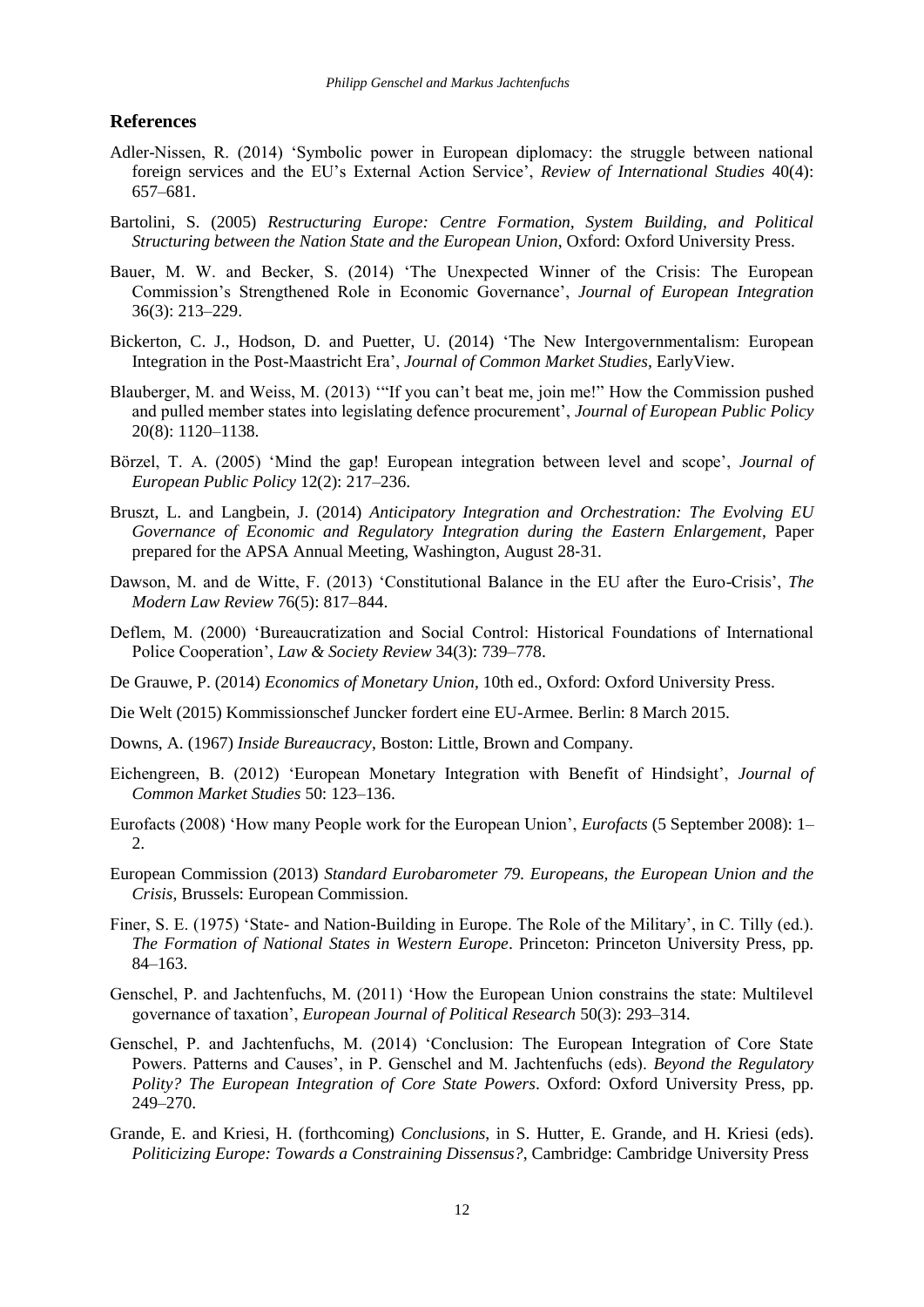- Hallerberg, M. (2014) 'Why is there Fiscal Capacity but Little Regulation in the US, but Regulation and Little Fiscal Capacity in Europe? The Global Financial Crisis as a Test Case', in P. Genschel and M. Jachtenfuchs (eds). *Beyond the Regulatory Polity? The European Integration of Core State Powers*. Oxford: Oxford University Press, pp. 87–104.
- Heidbreder, E. G. (2014) 'Regulating Capacity Building by Stealth: Pattern and Extent of EU Involvement in Public Administration', in P. Genschel and M. Jachtenfuchs (eds). *Beyond the Regulatory Polity? The European Integration of Core State Powers*. Oxford: Oxford University Press, pp. 145–165.
- Herschinger, E., Jachtenfuchs, M. and Kraft-Kasack, C. (2011) 'Scratching the heart of the artichoke? How international institutions and the European Union constrain the state monopoly of force', *European Political Science Review* 3(3): 445–468.
- Hix, S. (2007) 'The European Union as a Polity (I)', in K. E. Jørgensen, M. A. Pollack, and B. Rosamond (eds). *Handbook of European Union Politics*. London: Sage, pp. 141–158.
- Hoffmann, S. (1966) 'Obstinate or Obsolete? The Fate of the Nation-State and the Case of Western Europe', *Daedalus* 95(3): 862–915.
- Hofmann, H. C. H. (2008) 'Mapping the European administrative space', *West European Politics* 31(4): 662–676.
- Hooghe, L. and Marks, G. (2009) 'A Postfunctionalist Theory of European Integration: From Permissive Consensus to Constraining Dissensus', *British Journal of Political Science* 39(1): 1–23.
- Hutter, S., Grande, E. and Kriesi, H. (eds) (forthcoming) *Politicizing Europe: Towards a Constraining Dissensus?*, Cambridge: Cambridge University Press.
- Kelemen, R. D. (2014) 'Building the New European State? Federalism, Core State Powers, and European Integration', in P. Genschel and M. Jachtenfuchs (eds). *Beyond the Regulatory Polity? The European Integration of Core State Powers*. Oxford: Oxford University Press, pp. 211–229.
- Krasner, S. D. (1999) *Sovereignty: Organized Hypocrisy*, Princeton: Princeton University Press.
- Krotz, U. and Wright, K. (2014) *Dividied we Stand*, Florence: EUI, mimeo.
- Leuffen, D., Rittberger, B. and Schimmelfennig, F. (2013) *Differentiated Integration: Explaining Variation in the European Union*, Basingstoke: Palgrave Macmillan.
- Marks, G. (1997) 'A third lens: Comparing European integration and state building', in J. Klausen and L. Tilly (eds). *European Integration in social and historical perspective: 1850 to the present*. Lanham: Rowman and Littlefield, pp. 23–43.
- Menon, A. (2014) 'Defence Policy and the Logic of "High Politics"', in P. Genschel and M. Jachtenfuchs (eds). *Beyond the Regulatory Polity? The European Integration of Core State Powers*. Oxford: Oxford University Press, pp. 66–84.
- Mérand, F. and Angers, K. (2014) 'Military Integration in Europe', in P. Genschel and M. Jachtenfuchs (eds). *Beyond the Regulatory Polity? The European Integration of Core State Powers*. Oxford: Oxford University Press, pp. 46–65.
- Moe, T. M. (1990) 'Political Institutions: The Neglected Side of the Story', *Journal of Law, Economics, & Organization* 6: 213–253.
- Moravcsik, A. (2001) 'Federalism in the European Union: Rhetoric and Reality', in K. Nicolaïdis and R. Howse (eds). *The Federal Vision. Legitimacy and Levels of Governance in the United States and the European Union*. Oxford: Oxford University Press, pp. 161–187.
- Moravcsik, A. (2005) 'The European constitutional compromise and the neofunctionalist legacy', *Journal of European Public Policy* 12(2): 349–386.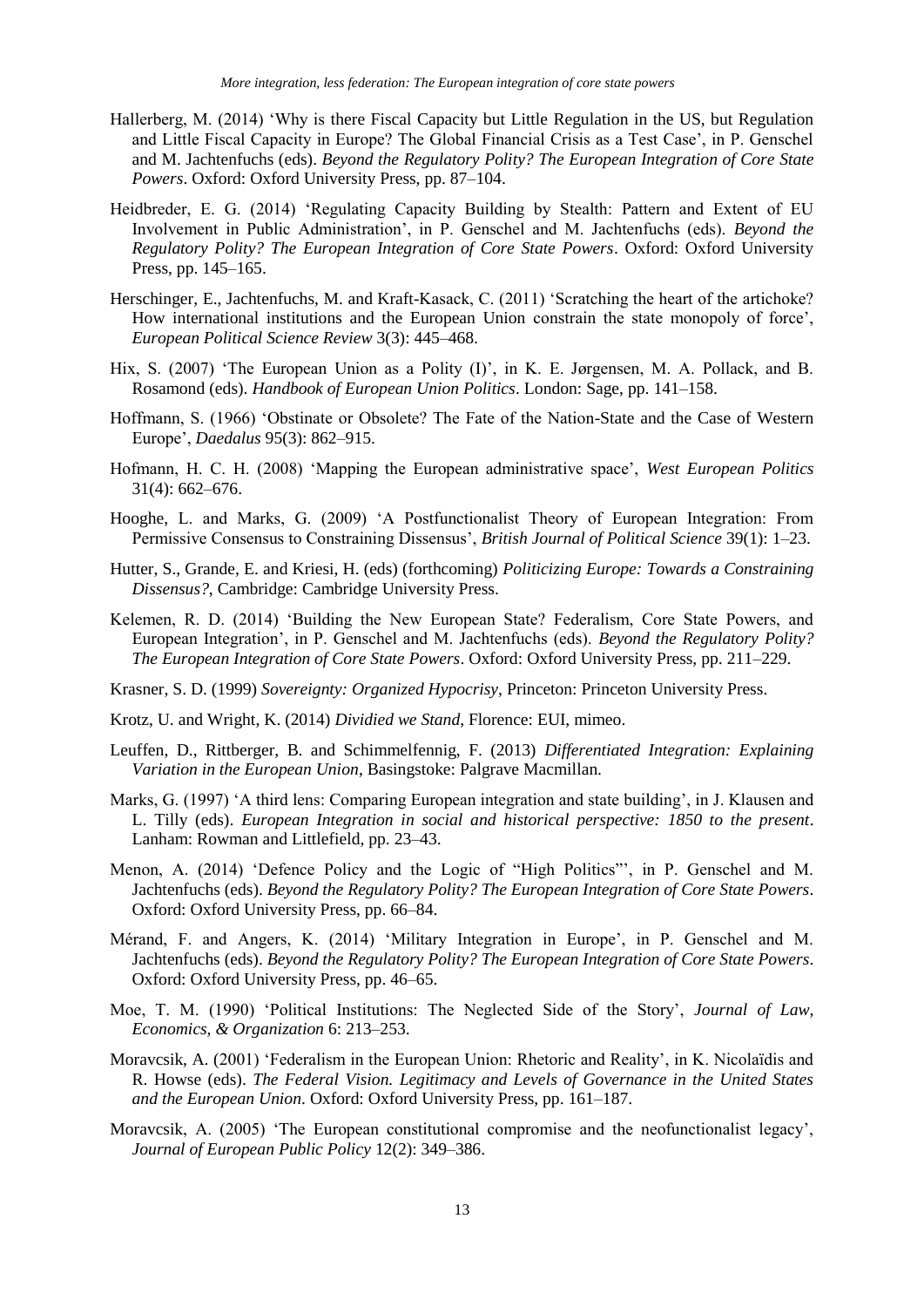- Moravcsik, A. and Nicolaïdis, K. (1999) 'Explaining the Treaty of Amsterdam: Interests, Influence, Institutions', *Journal of Common Market Studies* 37(1): 59–85.
- Moravcsik, A. and Schimmelfennig, F. (2009) 'Liberal Intergovernmentalism', in A. Wiener and T. Diez (eds). *European Integration Theory*. Oxford: Oxford University Press, pp. 67–87.
- Niemann, A. and Ioannou, D. (2015) 'European economic integration in times of crisis: a case of neofunctionalism?', *Journal of European Public Policy* 22(2): 196–218.
- Offerhaus, A., Mollen, A. and Hepp, A. (2014) *'Europe is already all around, but no one notices' - The Europeanization of Public Spheres in Regional Newspaper Reporting*, Bremen: Transstate Working Paper 183.
- Peers, S. (2012) *EU justice and home affairs law*, 3rd ed., Oxford: Oxford University Press.
- Pollack, M. A. (2002) *The Engines Of European Integration: Delegation, Agency and Agenda Setting in the European Union*, Oxford: Oxford University Press.
- Risse, T. (2014) 'No Demos? Identities and Public Spheres in the Euro Crisis', *Journal of Common Market Studies* 52(6): 1207–1215.
- Rittberger, B., Leuffen, D. and Schimmelfennig, F. (2014) 'Differentiated Integration of Core State Powers', in P. Genschel and M. Jachtenfuchs (eds). *Beyond the Regulatory Polity? The European Integration of Core State Powers*. Oxford: Oxford University Press, pp. 189–210.
- Sandholtz, W. and Stone Sweet, A. (2012) 'Neo-Functionalism and Supranational Governance', in E. Jones, A. Menon, and S. Weatherill (eds). *The Oxford Handbook of the European Union*. Oxford: Oxford University Press, pp. 18–33.
- Sbragia, A. M. (1992) 'Thinking about the European Future: The Uses of Comparison', in A. M. Sbragia (ed.). *Euro-Politics. Institutions and Policymaking in the 'New' European Community*. Washington: The Brookings Institution, pp. 257–291.
- Scharpf, F. W. (1988) 'The Joint-decision Trap: Lessons from German Federalism and European Integration', *Public Administration* 66(3): 239–287.
- Schimmelfennig, F. (2014) 'European Integration in the Euro Crisis: The Limits of Postfunctionalism', *Journal of European Integration* 36(3): 321–337.
- Schimmelfennig, F. and Winzen, T. (2014) 'Instrumental and Constitutional Differentiation in the European Union: Instrumental and constitutional differentiation in the EU', *Journal of Common Market Studies* 52(2): 354–370.
- Skocpol, T. (1985) 'Bringing the State Back In: Strategies of Analysis in Current Research', in P. B. Evans, D. Rueschemeyer, and T. Skocpol (eds). *Bringing the State Back In*. Cambridge: Cambridge University Press, pp. 3–43.
- Skowronek, S. (1982) *Building a New American State: The Expansion of National Administrative Capacities, 1877-1920*, Cambridge: Cambridge University Press.
- Steinbach, P. (1984) 'Perspektiven politischer Integration. Die Europawahlen im Licht europäischer Nationalstaatsbildungen des 19. Jahrhunderts', *Geschichte in Wissenschaft und Unterricht* 35(7): 434–452.
- Stepan, A. C. (1999) 'Federalism and Democracy: Beyond the U.S. Model', *Journal of Democracy* 10(4): 19–34.
- Trondal, J. (2014) 'The Rise of European Public Administration: European Capacity Building by Stealth', in P. Genschel and M. Jachtenfuchs (eds). *Beyond the Regulatory Polity? The European Integration of Core State Powers*. Oxford: Oxford University Press, pp. 166–186.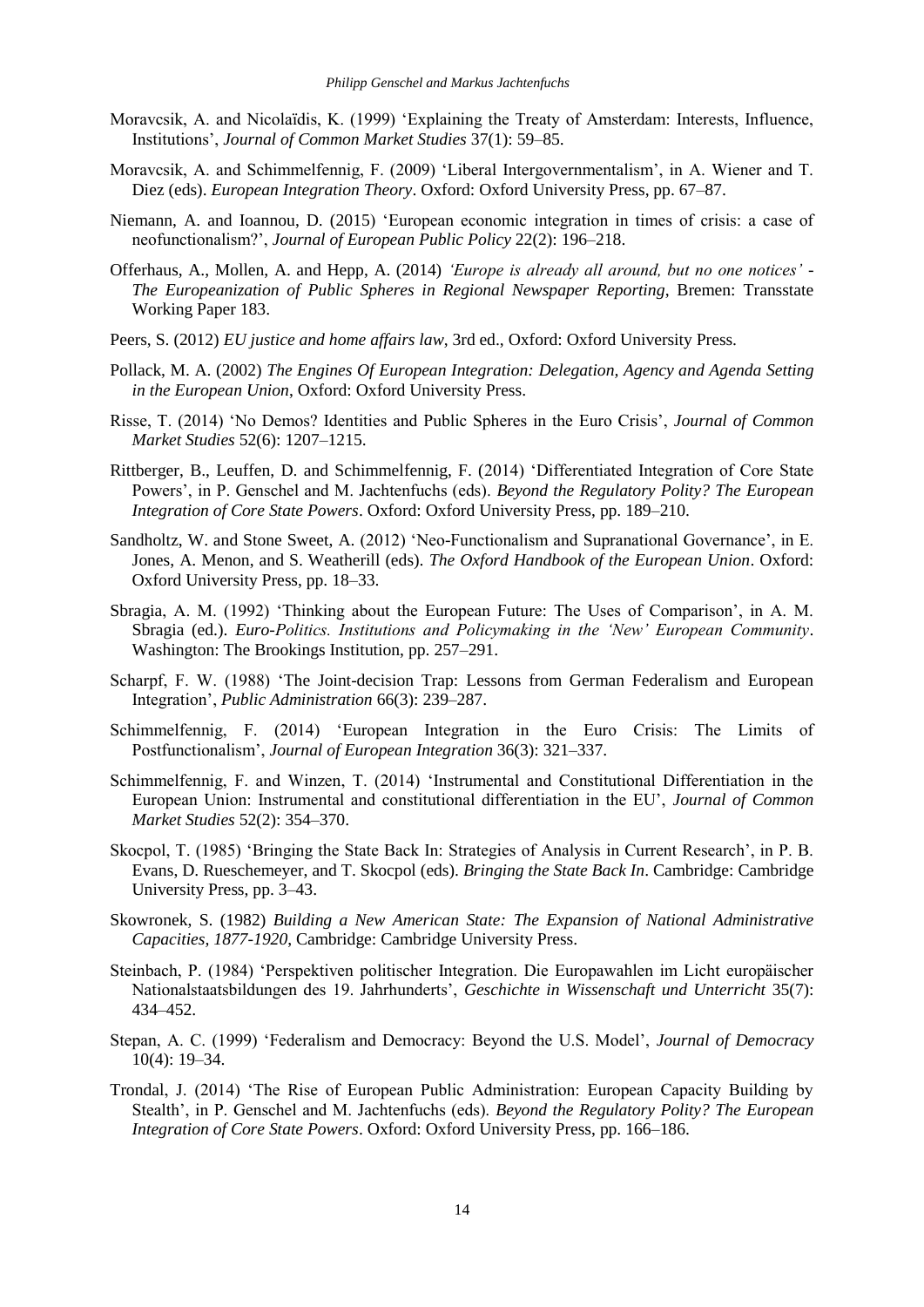- Weiss, M. (2014) 'Integrating the Acquisition of Leviathan's Swords? The Emerging Regulation of Defence Procurement within the EU', in P. Genschel and M. Jachtenfuchs (eds). *Beyond the Regulatory Polity? The European Integration of Core State Powers*. Oxford: Oxford University Press, pp. 27–45.
- Wessels, W. (1998) 'Comitology: fusion in action. Politico-administrative trends in the EU system', *Journal of European Public Policy* 5(2): 209–234.
- Wessels, W. (2000) *Die Öffnung des Staates: Modelle und Wirklichkeit grenzüberschreitender Verwaltungspraxis 1960-1995*, Opladen: Leske und Budrich.